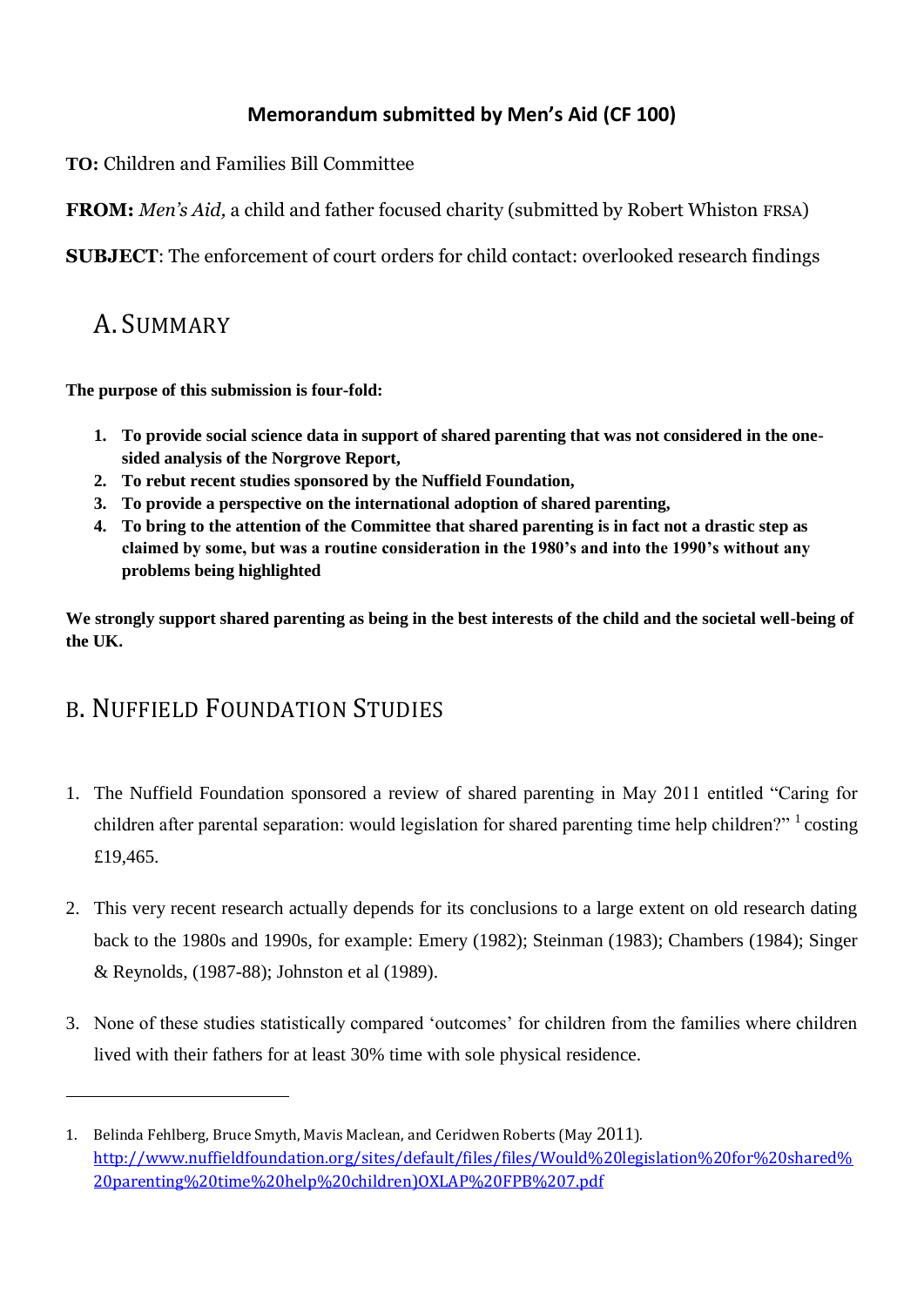- 4. A new Nuffield Foundation review of shared parenting is due to be published in 2014. With funding valued at £106,453 Dr Maebh Harding and Dr Annika Newnham, of the School of Law (Uni. of Portsmouth), hope to inform changes in government policy  $2$  (and neither of whom are social scientists). They will examine how 5 courts over a 6 month period promote shared parenting to separating parents.
- 5. Shared parenting as an area of policy study has been shockingly ignored in Britain resulting in no previous research being available. Both those in favour and those opposed to shared parenting agree on this point.
- 6. However, shared parenting, or joint custody, is not new to Britain. It was a common custody award in the years prior to the Children Act 1989. In the mid-1980s the Law Commission realised it had no data on the types of custody awarded in England & Wales and set about collecting figures (see Appendix A). Details of this and of shared residence (specifically mentioned in the Children Act) will be dealt with later in this Memo together with the intriguing "geographical divide" in shared parenting.
- 7. It is therefore perplexing that those opposed to shared parenting should fear it because of its newness and because it is allegedly "untried and untested."
- 8. To date all of Nuffield"s studies into shared parenting have been strangely negative and one suspects this more reflects the authors own preferences then the objective science. Norgrove"s recent Report was heavily influenced by the same coterie of authors responsible for Nuffield's studies.
- 9. In the words of Professor Parkinson, speaking of the Australian experience which Norgrove, Maclean, McIntosh, Hunt et al, all heavily relied upon to make their case against shared parenting:

"Almost none of the arguments made by the Norgrove Committee or the single parent organisations that oppose reform [in favour of shared parenting] can be supported by the available evidence".  $3$ 

10. It is arguable whether this lack of knowledge in the UK is a product of grant making charities refusing to support this aspect of social policy or alternatively researchers obsessing to the exclusion of all other options on dissecting the pros and cons of "contact" and its associated problems.

 $\overline{\phantom{0}}$ 

<sup>&</sup>lt;sup>2</sup> "Shared parenting", University of Portsmouth Business School, Dec 2012. [http://www.nuffieldfoundation.org/how](http://www.nuffieldfoundation.org/how-do-county-courts-share-care-children-between-parents)[do-county-courts-share-care-children-between-parents](http://www.nuffieldfoundation.org/how-do-county-courts-share-care-children-between-parents)

<sup>3</sup> The Centre for Separated Families – 'Learning from the Australian Experience' - Professor Parkinson. <http://www.separatedfamilies.info/policy-makers/family-justice-review/australian-experience/>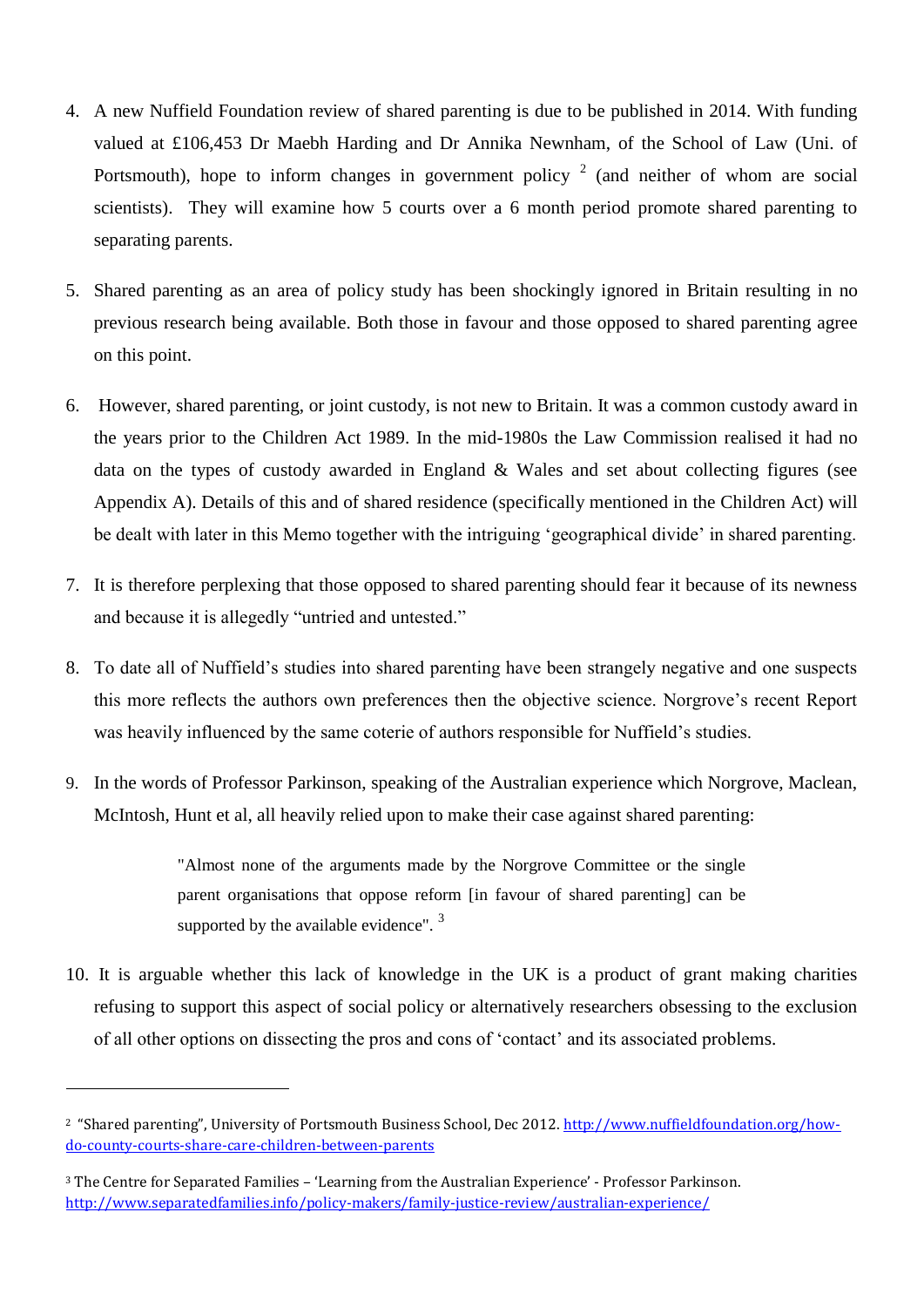- 11. Accepting that Britain has neglected to keep abreast of shared parenting as parental custody models there are, fortunately, more relevant and far more recent datasets from overseas to make up the shortfall.
- 12. Several countries in the EU Europe and Scandinavia have adopted shared parenting with no apparent ill effects. In each country it appears to have been accepted by the general public, the radical feminist lobby and fathers groups. Yet it is only the Australia example that has attracted "flak" in the British debate. Indeed, the Australian government predicted the possibility of a feminist lobby reaction against the Act and initiated several statistical "firewalls" in the hope of thwarting misinformation subsequent to its enactment.

### C. ENFORCEMENT OF COURT ORDERS

- 13. Enforcement is a highly salient issue given recent statements from the government and the Justice Select Committee.<sup>4</sup> However, enforcement only becomes a highly salient issue when the model in operation or adopted is a "winner takes all" variety, as in the present "residence and contact" model.
- 14. While the current regime promotes the idea that there is something to fight for then 'fights' will, not unnaturally, occur in a small percentage of cases. Reviews of recent research show that "shared parenting' significantly reduces on-going conflict between the parents.
- 15. The UK Government"s view and preferred option is that:

l

Courts to be requires to work on the presumption that a child"s welfare is likely to be furthered through safe involvement with both parents – unless the evidence shows this not to be safe or in the child"s best interests.

16. Enforcement under the present regime has shaped personal experiences and testimonies. This can be expected to change radically once a fully developed 'shared parenting' regime together with a "parenting plan" alternative is adopted. (N.B. Acceptable "parenting plans" were in fact printed and stockpiled by the former Lord Chancellors" Dept as far back as 2001 but never implemented/distributed).

<sup>4</sup> Report by Justice Cttee, chaired by Alan Beith MP, was unfavourable towards shared parenting (this is not the first time Alan Beith MP has expressed his dislike of the model).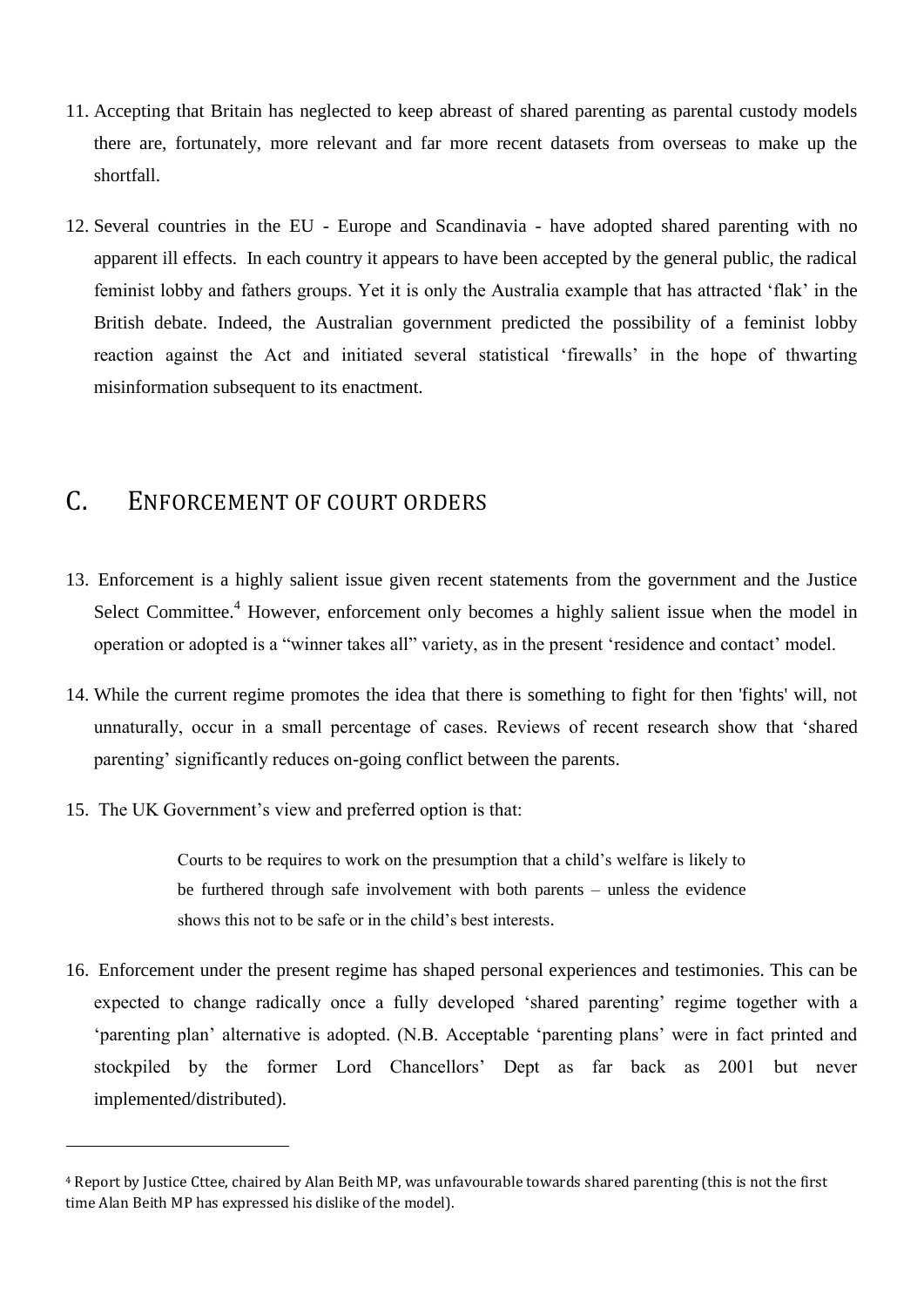17. Despite their initial impact and powerfulness, personal experiences and individual accounts like any other anecdotal evidence is limited in its use. They are, by definition, not representative, objective or complete.

#### **1. THE POLICY CONTEXT**

- 18. Many academic papers including those, for example by Trinder and Hunt, confidently assert that " . . . most parents decide their own parenting arrangements after family breakdown."
- 19. "It is well known that most parents decide their own parenting arrangements after family breakdown. Only about 10% of separated parents have court-determined contact arrangements. A fraction of those 10% seek enforcement of the court order. In 2011/12 there were just 1,383 applications for enforcement in England. To put that in context, 38,405 children were involved in contact applications in England and Wales in 2011." - Prof. Liz Trinder
- 20. However, this overlooks the fact that most parents are "bargaining in the shadow of the law" meaning that they arrive at their Parenting Plan based on the existing custody laws and customs. As a consequence, when custody laws favour sole residential custody, parents are not freely and independently choosing their parenting plan.
- 21. Today"s academic papers never mention the pre-1989 custody arrangements when a decade of surveys found fully 30% of awards in some court were "joint" (Appendix B). The growth in joint custody in the 1970s and 1980s is shown in Appendix C. It was to regularise this that the Law Commission instituted "shared residence" orders in the 1989 Act.
- 22. Of necessity, therefore a clearer picture can often be obtained from statistical information. The table below is taken from Table "Judicial and Court Statistics 2010" (pub"d by ONS). It contradicts several significant points often made by those opposed to shared parenting. It should be noted that there is no column or row for "shared residence" orders for 2010. This is due to not one "shared residence" order being made, indeed, no shared residence orders have been made since the 1989 Act, in defiance of parliament.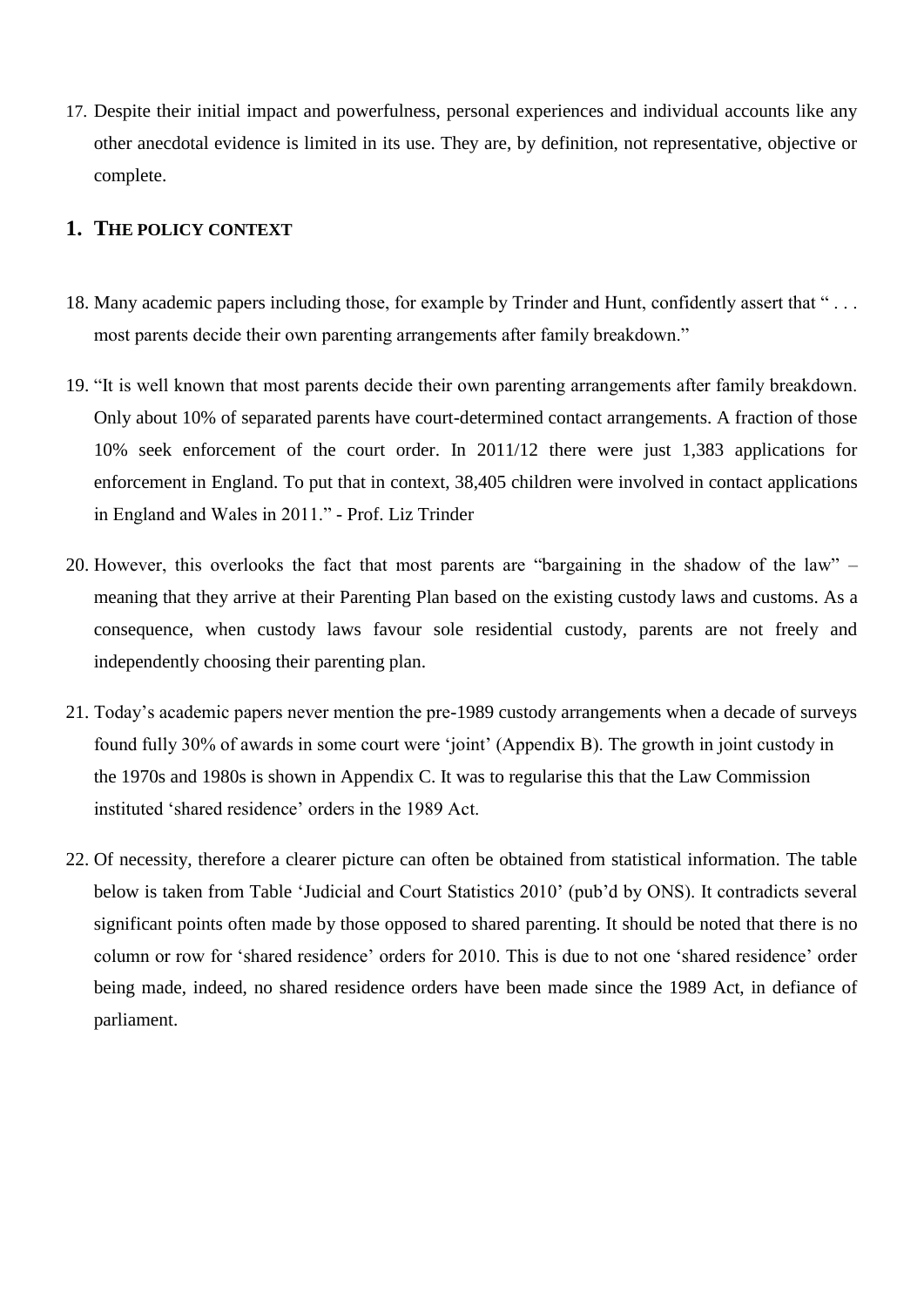| 2010 - Disposal of<br>selected applicants in<br>private law in all tiers of<br>court         | <b>Applications</b><br>withdrawn | <b>Orders</b><br>refused | No. of<br><b>'No</b><br>Order'<br>orders | <b>Orders</b><br>made | Total<br><b>Orders</b><br>made |
|----------------------------------------------------------------------------------------------|----------------------------------|--------------------------|------------------------------------------|-----------------------|--------------------------------|
| Nature of application                                                                        |                                  |                          |                                          |                       |                                |
| Parental responsibility                                                                      | 350                              | 50                       | 60                                       | 5,520                 | 5,980                          |
| <b>Section 8</b>                                                                             |                                  |                          |                                          |                       |                                |
| Residence                                                                                    | 1,090                            | 120                      | 380                                      | 35,390                | 36,970                         |
| Contact                                                                                      | 2,190                            | 300                      | 840                                      | 92,130                | 95,460                         |
| Prohibited steps                                                                             | 380                              | 40                       | 130                                      | 15,770                | 16,320                         |
| Specific issue                                                                               | 250                              | 20                       | 80                                       | 5,640                 | 5,990                          |
| Others - not inc here                                                                        |                                  |                          |                                          |                       |                                |
| Total                                                                                        | 4.380                            | 550                      | 1,510                                    | 156,090               | 162,540                        |
| NB "others" include financial & special guardianship orders                                  |                                  |                          |                                          |                       |                                |
| Source: http://www.justice.gov.uk/downloads/statistics/courts-and-sentencing/judicial-court- |                                  |                          |                                          |                       |                                |
| stats.pdf Table 2.4                                                                          |                                  |                          |                                          |                       |                                |

**Contact and Residence applications** - **2010**, made under Sect 8 of the Children Act 1989.

#### **2. EXAMINATION OF THE 10% CLAIM**

 $\overline{a}$ 

- 23. Firstly, the claim that only 10% of separating couples seek the services of the court is undermined by a total of 156,090 orders being made in connection with 'contact' issues. This is not 'a fraction' but is in excess of the annual total number of divorces and must therefore include some re-applications - in itself an indication that the system is not working satisfactorily.
- 24. In regards the 10% claim found in much academic literature it has to be noted that in the 2007 Scottish survey (which is one source used), the figure was obtained by the sample of 500 being predominantly based on unmarried young couples who had separated. 5 In the case of the ONS "Child Contact Survey the figure of 10% resulting from the Omnibus survey of 2004 (which is another source used), it has to be noted that it is based on a representative sample of adults of only 935 adults aged 16 or over (649 were resident parents 312 were non-resident parents and 26 respondents were both – and so are counted in both categories). $<sup>6</sup>$ </sup>
- 25. Of the 92,130 contact orders granted (see Table above), only a further 300 were refused (equiv. to 0.3%). If compared with the total number of orders granted, 162,540, then the 300 "refusals" of contact become a mere 0.18%. "Refusals" we have to assume are based on either a perceived threat of violence or some unsavoury traits on behalf of the applicant.

<sup>5</sup> "2007 Scottish Child Contact Survey" <http://www.scotland.gov.uk/Publications/2008/03/12145638/4>

<sup>6</sup> Child Contact Survey (The Omnibus Survey), DfES publish Office for National Statistics (ONS) Survey: Non-Residential Parental Contact with Children, March 2004.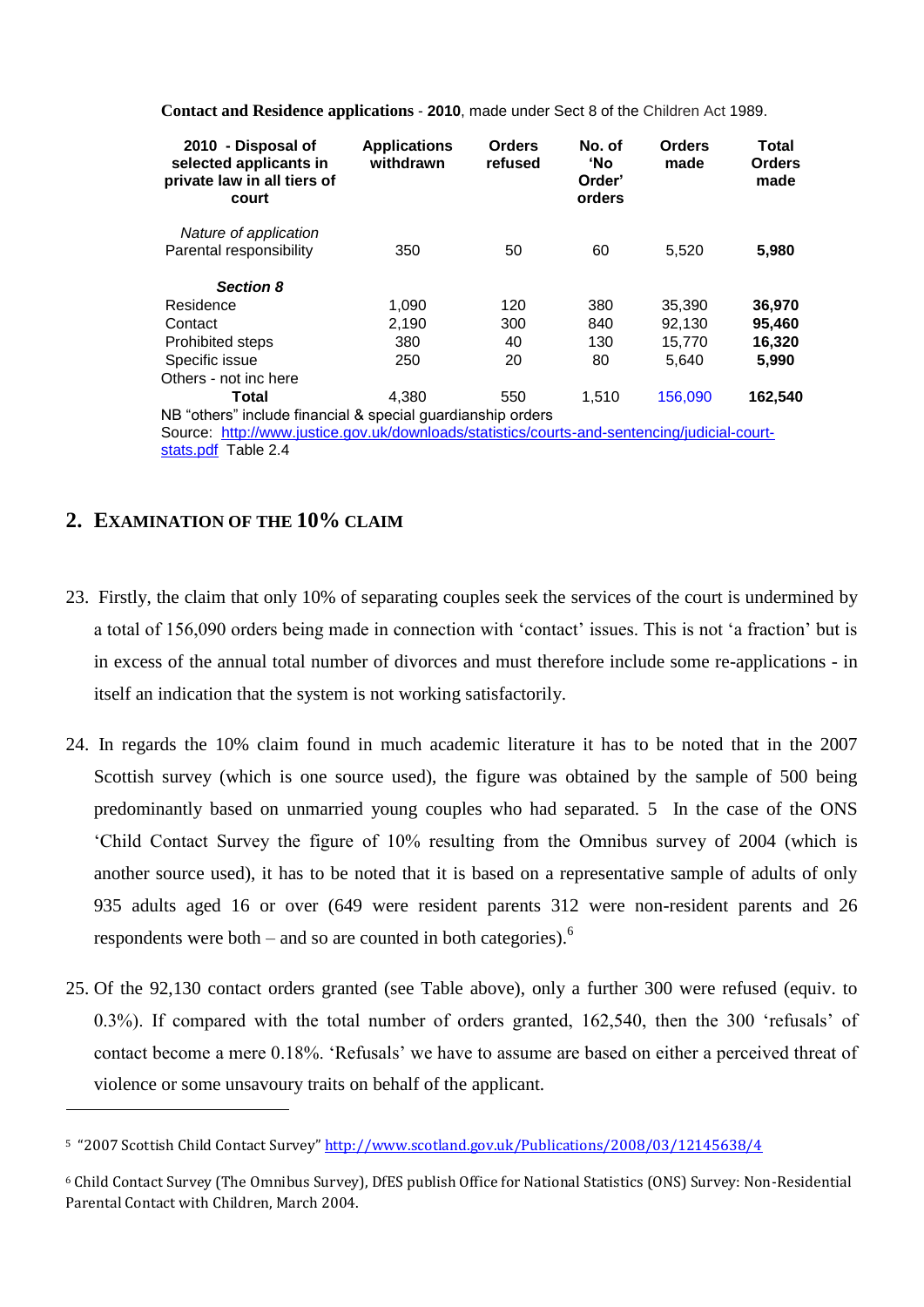- 26. The American state of Florida which passed equal time-sharing this year, 2013, has an interesting caveat that "clear and convincing evidence" must be shown if a departure from equal time-sharing is requested by any of the parties.
- 27. Secondly, "contact" is claimed in 92,130 of instances annually which immediately burdens the court system. A glance at 2002 figures for Contact and Residence applications compared with those for 2010 above shows a figure of 61,356, so the situation is getting worse not better (see Appendix D).
- 28. In 1998 the "official" cost of divorce alone was put at £5 billion per annum The costs of legal aid has risen from £138 million in 1980 to £2.2 billion in 2005. Introducing shared parenting would dramatically reduce the burden of legal aid funded by the taxpayer.<sup>7</sup>
- 29. The cost of legal aid in England in 2007 was £34 per head while in other jurisdictions such as New Zealand it was £10 per head, Germany, £4, and France £3.  $8$
- 30. Thirdly, if there are in the region of 132,430 (36,970 + 95,460) contested applications for residence or contact then "conflict" is almost inevitable in a small percentage. Switching over to shared parenting which would be convened by third parties in the shadow o the court (i.e. outside the court), would result in the national caseload for family courts falling dramatically to somewhere in the regions of only 30,110 cases per annum.
- 31. Fourthly, switching over to shared parenting would also result in less opportunity for "conflict" even among the minority of problem or 'high conflict' families. The reduction in the case load, possibly to as little as 31,000 cases per annum, would allow better scrutiny of those more intractable cases where conflict or violence is alleged. Not least because were shared parenting to be introduced parents attempt to deprive one another of legal custody or parenting time would disappear overnight. As Dr. Linda Nielsen points out:

"First, the term "high conflict" has not been and probably never will be operationalised by social scientists or by professionals involved in custody decisions.

 $\overline{\phantom{0}}$ 

<sup>7</sup> "Barristers should charge fixed fees, says Bar chairman" The Times, October 2, 2007 <http://business.timesonline.co.uk/tol/business/law/article2574274.ece>. And "Straw: legal aid bill has to come down", The Times, Sept 25, 2007<http://www.familylawweek.co.uk/library.asp?i=3185>

<sup>8</sup> The Times, Sept 30th 2007<http://business.timesonline.co.uk/tol/business/law/article2530554.ece>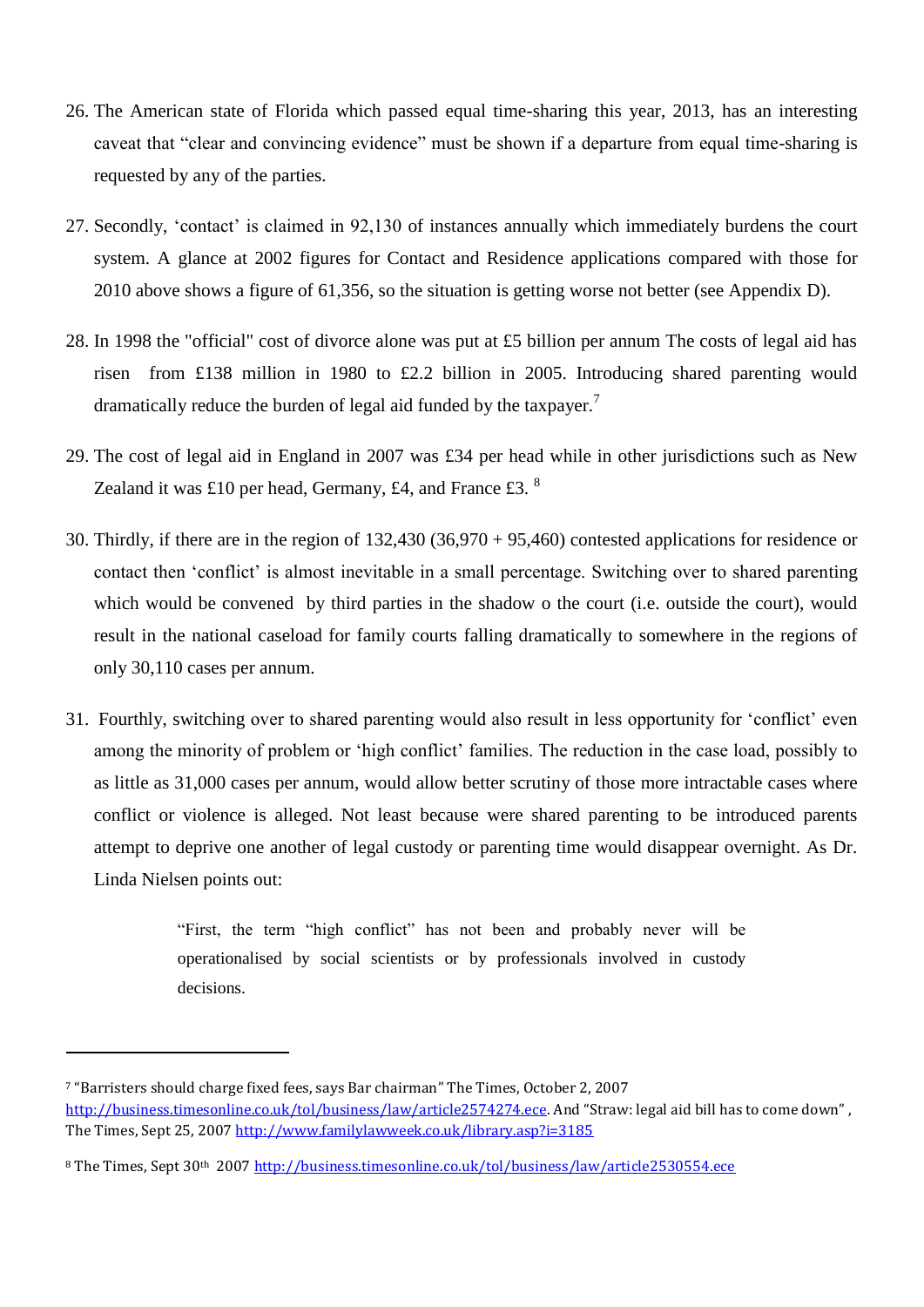The term covers too wide a range of behaviors to be of much practical significance in regard to legal custody or parenting time. The term is used in family court and by researchers to describe anything from intense anger and distrust, to ongoing problems with communication, to frequent disagreements about child-rearing, to verbal abuse, to injurious and life threatening physical violence.

Second, conflict is highest during the time when couples are separating – the time when custody decisions are being discussed or disputed.

Moreover, parents often disagree about how much conflict exists in their relationship. But regardless of how it is defined, "high" conflict almost always declines after the divorce is finalized, meaning that conflict during divorce proceedings is not a reliable predictor of future conflict.

Third, the term is used in overly broad, inconsistent and inappropriate ways by lawyers, judges and mental health professionals in the family justice system. That is, "conflict" becomes the weapon parents use in their attempt to deprive one another of legal custody or parenting time."

- 32. Although numbers are small, any non-implementation of a court order is a serious matter and risks damaging public confidence in the family justice system. For those opposed to shared parenting this presents something of a problem. Under the existing sole-mother-custody regime it is claimed that it is challenging ". . . .for legislators and judges has been to find appropriate interventions for noncompliance."
- 33. However, "the problem" of non-implementation recedes to the far horizon when shared parenting is introduced. By its introduction legislators and judges are relieved of the onerous decision of whether to reverse custody or not.
- 34. The truth of the matter is that during Whitehall committee sessions judges and the judiciary have made it plain in private that a). they already have enough powers to fine, imprisonment or transfer a child"s residence from the defaulting parent but had no intention of ever using such powers, and b). they do not seek additional powers that have been offered since 2002 and would, in any event, never use them. In these Whitehall meetings they have never once stated that it would be either "counterproductive or harmful to a child" (because it has been done, in extremis) but rather they choose not to take such action. Therefore, it is not surprising to learn that new sanctions of a), community service and b). Financial compensation made possible by the Children and Adoption Act 2006 have been little used.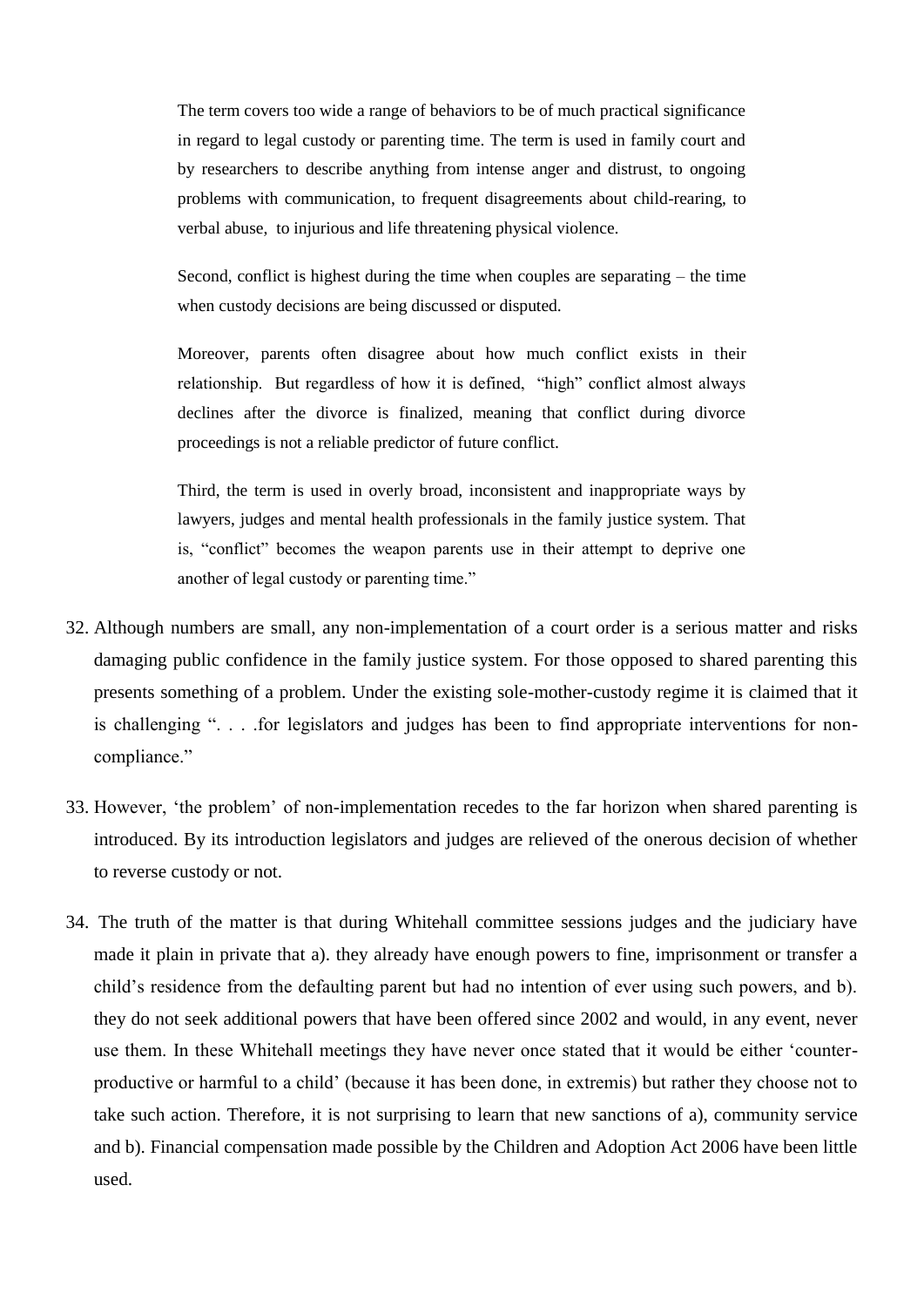#### **3. THE STUDIES**

 $\overline{\phantom{0}}$ 

- 35. It is often claimed by opponents to shared parenting legislation that in academic literature very few surveys or studies exist that deal with shared parenting. In fact, however, there are now over a dozen (26 in fact) studies that have directly compared the outcomes for these children and at least another dozen studies that have compared the parents in these two types of families.<sup>9</sup>
- 36. The consensus from these studies is that the outcomes for children who live with both parents at least 35% of the time are generally better than those who do not. Moreover, none of the studies published in peer reviewed academic journals found worse outcomes for the children in shared parenting families. With increasing numbers of studies comes a clearer understanding of the dynamics - one which runs counter to a number of negative assumptions and misconceptions commonly held about these families
- 37. When considering the data, we should keep in mind what the leading American researcher, Dr. Richard Gelles warned against many years ago, namely that of being "woozled." 10 Gelles coined the term to describe how the research on a subject (in his case domestic violence) was being misconstrued and manipulated by certain advocacy groups. The same might be said of the manipulation shared parenting is currently experiencing.
- 38. A few studies determine that "shared parenting" exits when a child spends a weekday and a day or two at weekends with their father as shared parenting when, in fact, this is no more than sole-mothercustody with visitation or contact rights by the non-resident parent..
- 39. Gelles also referred to situations where only one or two studies were discussed or cited so frequently that they came to be held as "true" – even by people who had never even read the studies. In this "elevated" state completely untrue or partially untrue studies can attain the status of "scientific evidence." This commodity is then used to promote a particular agenda or to uphold a personal opinion.

<sup>9</sup> 'Shared residential custody: Review of the Research' L Nielsen, *American Journal of Family Law,* (January 2013).

<sup>10</sup> Wisconsin Journal of Family Law, "Custody and overnights for young children: Myths and Misconceptions" By Dr. Linda Nielsen, Professor of Adolescent & Educational Psychology, Education Department Wake Forest University, Winston Salem.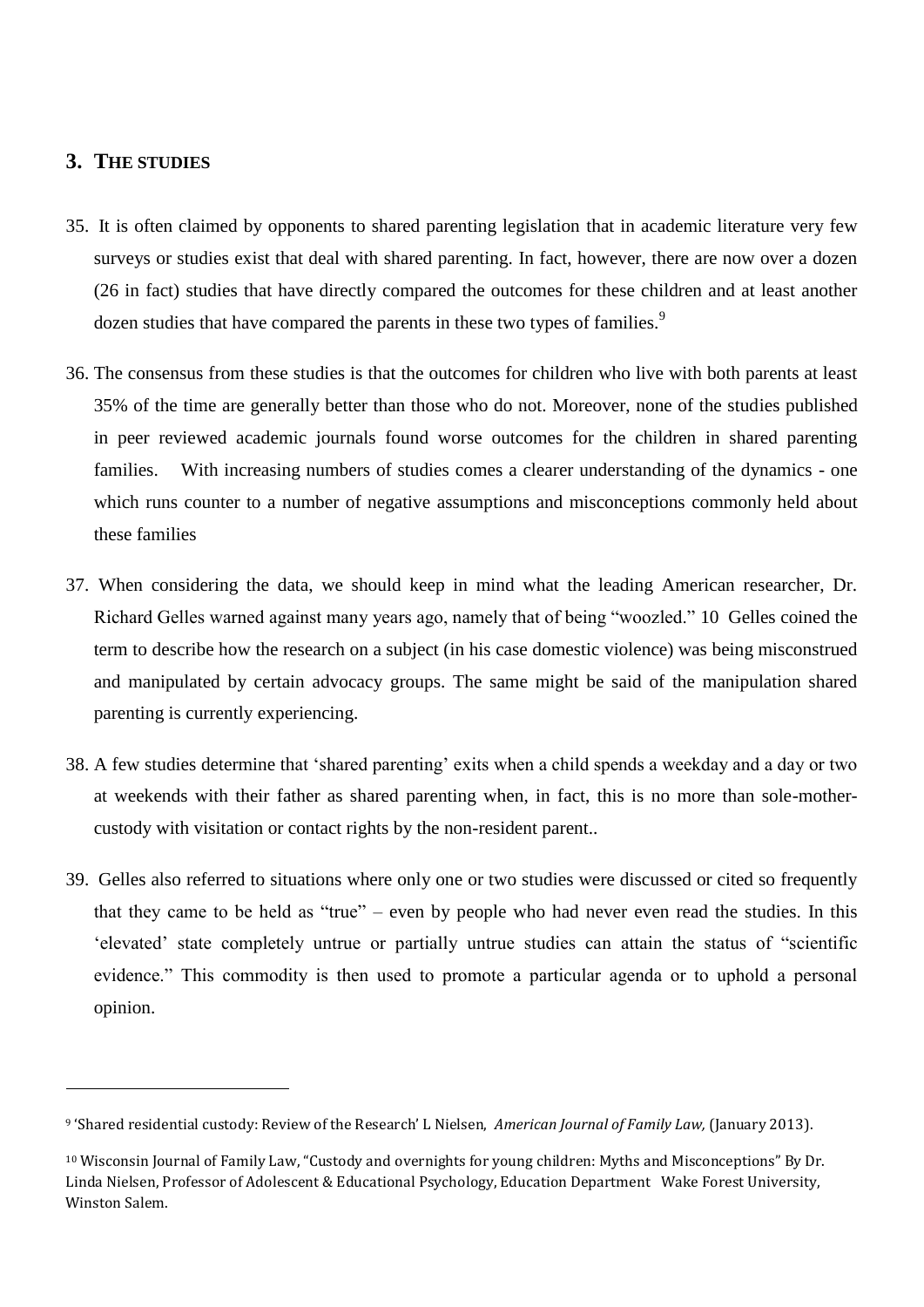- 40. Shared parenting and "sleepovers" (as a measure of shared parenting) are the focus of this memorandum. By way of example, a recent article in a British law school journal entitled "Shared residence: a review of recent research evidence" only presents four research studies, two of which are based on samples with large numbers of never married couples (Trinder, 2010).<sup>11</sup>
- 41. A poll carried out by Mishcon de Reye in 2009 to mark the 20th anniversary of the Children Act lead its authors to conclude that the Children Act 1989 is "not working" despite its good intentions. The poll (of 4,000 parents and children) revealed that:
	- 38% children never saw their father again once separated
	- 49% admitted to deliberately protracting the legal process in order to secure their desired outcome
	- 68% confessed to indiscriminately using their children as "bargaining tools" when they separated
	- 20% of separated parents admitted that they actively set out to make their partners experience "as unpleasant as possible" regardless of the effect this had on their children"s feelings
	- 19% of children said they felt used in the separation
	- 50% of parents admitted putting their children through an intrusive court process over access issues and living arrangements
- 42. The Mishcon de Reya survey, of 2009, replicated findings by Bradshaw & Stimson et al 12 years ago into how often did the non-resident father see his children. Some of their 1997 findings in the

|                           | How often did the non resident father see his children ? %               |         |               |
|---------------------------|--------------------------------------------------------------------------|---------|---------------|
| <b>Frequency</b>          |                                                                          | $%$ age | Sub-<br>total |
| Regularly                 | at least once a week                                                     | 47      |               |
|                           | at least once a<br>fortnight                                             | 14      | <u>61</u>     |
| Less regularly            | at least once a month                                                    | 7       | 2             |
| Infrequently              | once or twice a year                                                     | 10      |               |
|                           | 1-3 years                                                                | 8       |               |
|                           | more than three years                                                    | 10      |               |
|                           | not at all                                                               | 3       | <u>31</u>     |
| Total %                   |                                                                          |         | 99            |
|                           | Source: Bradshaw & Carol Stimson et al in 1997 University of York, ESRC, |         |               |
|                           | Programme on Population and Household Change Seminar. Policy Studies     |         |               |
| Institute, 13 March 1997. |                                                                          |         |               |

University of York interim reports are displayed in the Table shown left.

Trinder relies heavily on conclusions from Australian Jennifer McIntosh and does not mention any of the other 26 studies included in the shared parenting papers by Dr. Linda Nielsen, Professor of Adolescent & Educational Psychology, Education Dept. (Wake Forest University). Disconnection,

when a child fails to see its father often enough is shown to lead to a variety of social pathologies and behavioral deficits. Shared parenting would address many of these behavioral burdens. Ideally, shared parenting would see a marginal but measurable increase in sleepovers leading to a level of shared parenting comparable to "joint custody" in the 1980s.

43. Many renown scholars have pointed out the serious methodological shortcomings in the McIntosh study and thus in Trinder's submission. Those critical of McIntosh's techniques include Michael Lamb, Richard Warshak, Marsha Pruett, Parkinson , Judy Cashmore and Dr. Linda Nielsen. All have

l

<sup>11</sup> Child and Family Law Quarterly, Vol. 22, No 4, 2010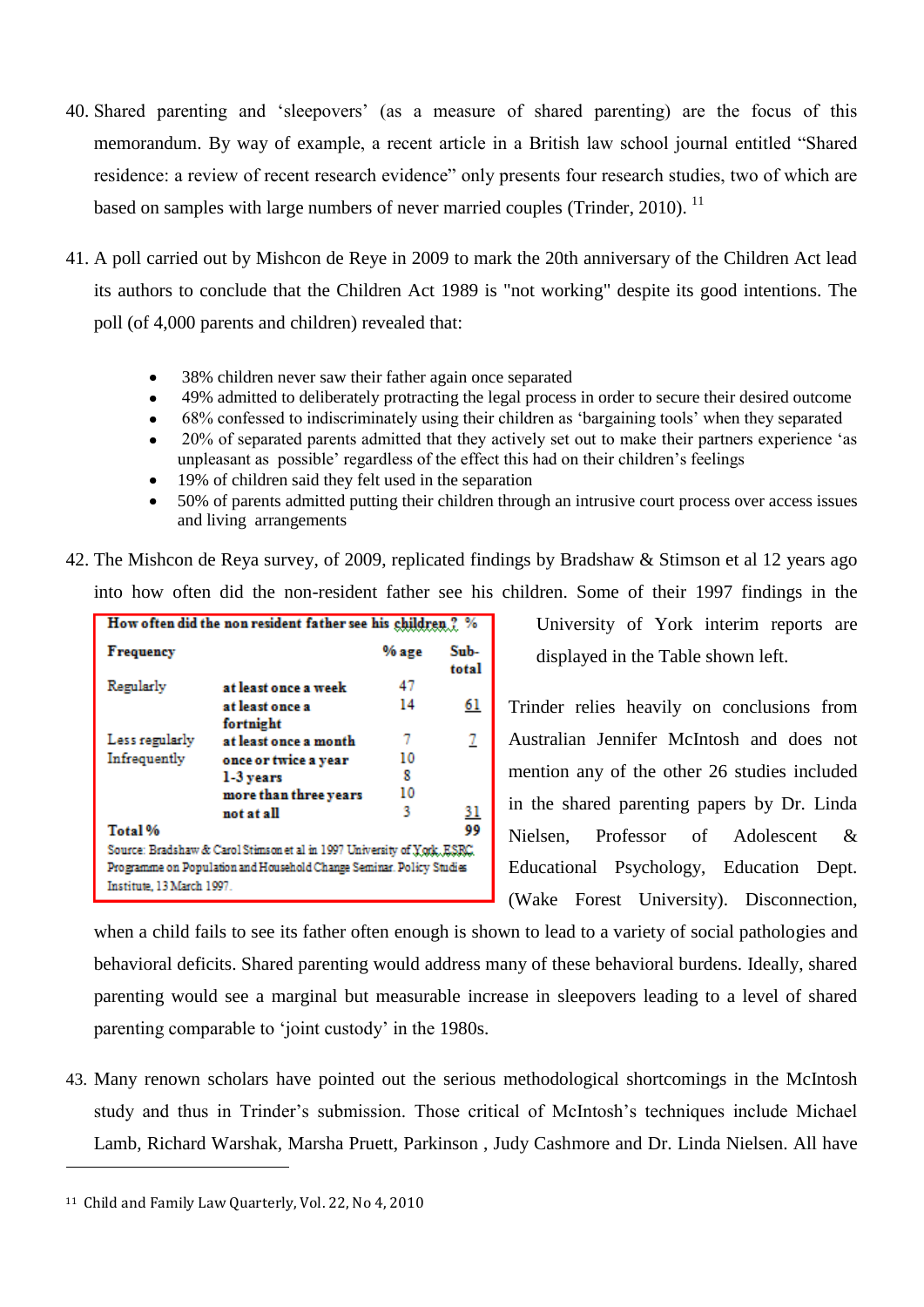written in the strongest possible terms of their profound disquiet with McIntosh's techniques and hence her conclusions. In the opinion of this august role call she is not a social scientist and is clearly not familiar with the relevant research.

44. Judy Cashmore, in the *Australian Journal of Family Law* (2011), points out the obvious, namely, that:

> "Professionals involved in the family law system rarely work with parents where there are optimal circumstances."<sup>12</sup>

- 45. Cashmore, then goes on to ask; "how then can this body of research be applied in circumstances that are rather less than optimal?" And, indeed, the same question can be posed to researchers who are frequently totally disconnected from firsthand experience stemming from actually being a parent.
- 46. Cashmore also makes the point that if the parents have never lived together and shared life as a "family", it may be harder for separating parents to co-operate in an aspect of family responsibilities than if they have at one stage made a commitment together to a shared life. In other words, if adults have never shared the parental role, and are more likely to be in conflict and yet it is this subset of separating parents that is the perennial focus of much post separation analysis. Ironically, those who contend that non-residential fathering time has little or no impact on children often cite the metaanalysis by Amato and Gilbreth – a study which did not come to that conclusion (Amato  $\&$  Gilbreth, 1999). [This was an analysis of 63 studies].
- 47. Gordon Finley, Edward Kruk, Stephen Baskerville, Patricia Morgan, and Michael Rutter are just some of the academics who have also written powerfully on the topic of shared parenting, the marginalizing of fathers and the current misinterpretation of Bowlby's attachment theory, which Bowlby himself had



to accept as incorrect and revise showing that attachment was equal between fathers and mothers.

48. The debate in Britain has focused on two main aspects, that of the Australian experience and that of retaining the present regime and accepting its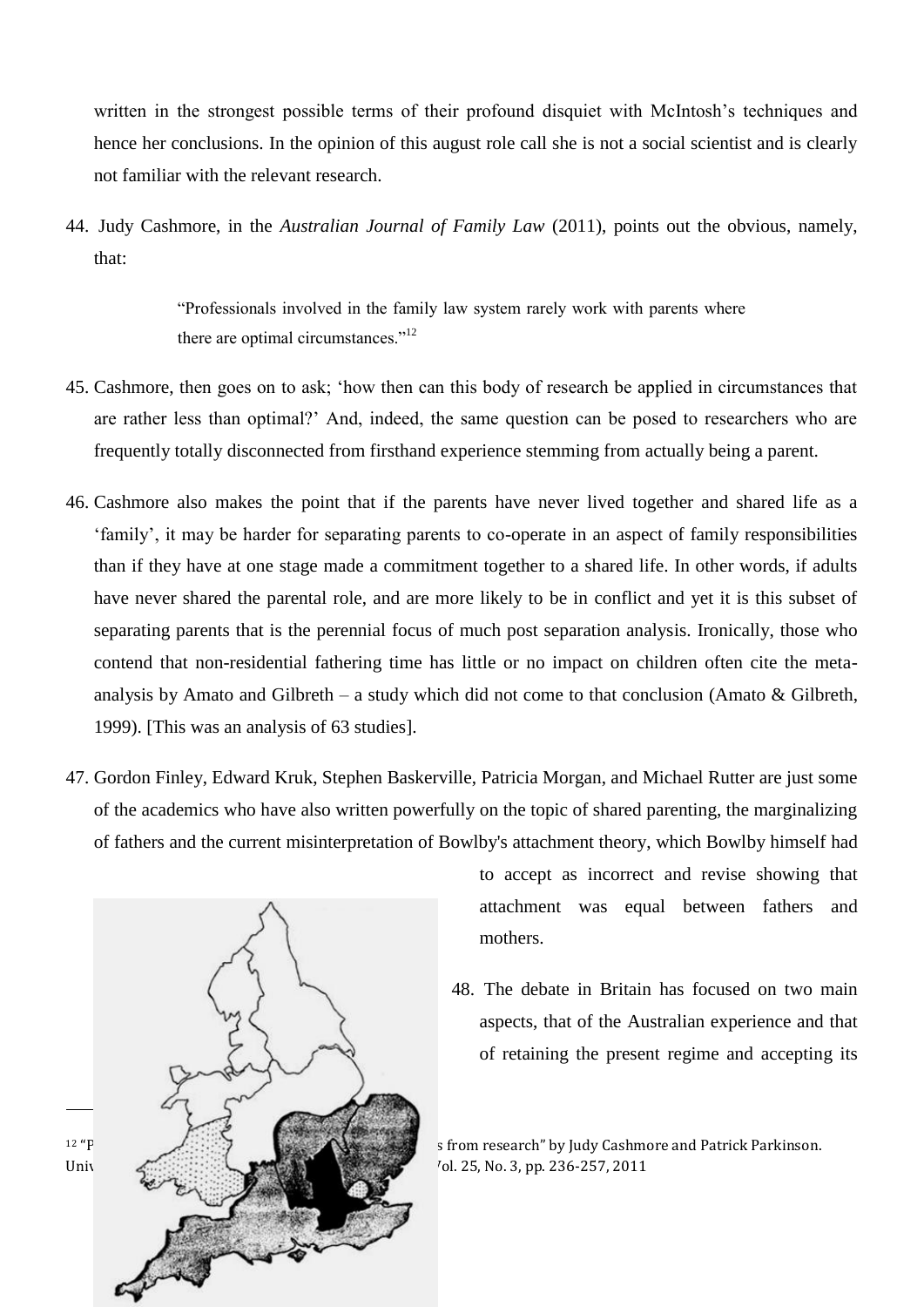obvious flaws. Yet this ignores Britain"s earlier experience with shared parenting then called joint custody. Ignored too is the striking geographical divide in post-divorce parenting arrangements as the following diagram illustrates (left).

The darker toned portion of the map, roughly a line south from the Wash to the Bristol Channel,

| Legend:- | 1987      |
|----------|-----------|
|          | $=$ < 10% |
|          | $=< 15\%$ |
|          | $=$ < 20% |
|          | $=$ < 25% |
|          |           |

indicates areas where courts awards high levels of joint custody, i.e. averaging 20% to 25% (see Legend. To the north of that line "joint custody" was found to represent only a small percentage of awards (less than 10%). Since the Children Act 1989 that small percentage has grown even smaller

and has now engulfed all of England & Wales.

49. As Footnote  $\# 28$  (in Part 4) helpfully points out:  $13$ 

"In the first half of 1986 the number of joint custody orders as a percentage of the total number of custody orders, increased by over 2% on the 1985 results, with several courts recording over 50% joint custody."

The public and politicians are never informed that in 1986 courts in the Midlands, South West and South East were awarding joint custody in over 50% of cases that came before them, nor that the year on year trend was increasing throughout the 1980s. Studies dating back to the mid 1970s, e.g. Wolfson, Maidment, show a growing trend emerging in joint custody (up from 3% to 18%; see Appendices C, E and F).

50. By 1991 when the Children Act became enacted joint custody all but disappeared in England & Wales and in no region was it close to 10%. Indeed, after the Children Act 1989 it never exceeded 5% and sole father custody also collapsed from its pre-1987 levels.

#### **4. KEY MESSAGES FROM AROUND THE WORLD**

- 51. Shared residential custody is becoming more prevalent worldwide. Other countries have, meanwhile, pressed ahead with reform and are at varying stages. In an international study of 14 countries, rates of shared parenting varied from 7% to 15% (Skinner, Bradshaw, & Davidson, 2000 & 2007).
- a) **America**

l

<sup>13</sup> Law Commission's 'Supplement to Working Paper No. 96'. by J. A. Priest and J. C. Whybrow <http://lawcommission.wordpress.com/1986/10/01/00001/>(abridged version). See also Para 4.2 and 5.7, page 45.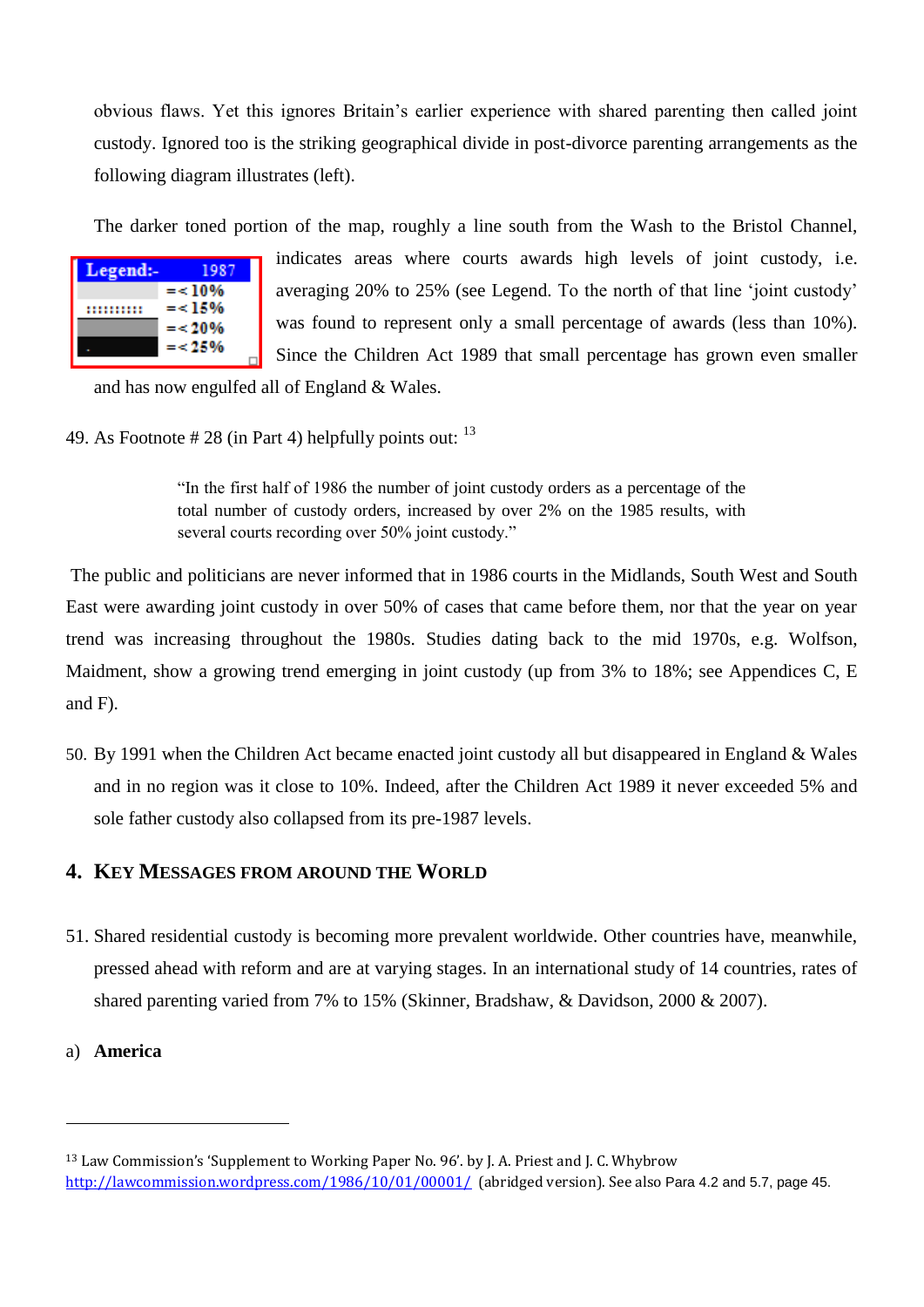- 52. Until recently only 5% to 7% of American children lived at least one third of the time with each parent after their divorce. But change is underway in Arizona and in Washington state where 30% to 50% of the children of divorced parents are living at least one third of the time with each parent (George, 2008; Venohr & Kaunelis, 2008).
- 53. The same is true of Wisconsin where 30% of the children of divorced parents are living at least with each parent alternatively (Melli & Browne, 2008).
- 54. Florida is the latest state to adopt shared parenting (ref. in accordance with the Uniform Child Custody Jurisdiction and Enforcement Act), Bill No. SB 718, effective from July 2013.

"It is the public policy of this state that each minor child has frequent and continuing contact with both parents after the parents separate or the marriage of the parties is dissolved and to encourage parents to share the rights and responsibilities, and joys, of childrearing. There is no presumption for or against the father or mother of the child or for or against any specific time-sharing schedule when creating or modifying the parenting plan of the child. Equal timesharing with a minor child by both parents is presumed to be in the best interests of the child unless the court finds that . . .. . emotional health of the child would be endangered by equal time sharing . . . . [ and there is ] Clear and convincing evidence of extenuating circumstances justify a departure from equal time-sharing . . . . . "

#### **b) Holland**

55. Approximately 20% of children whose parents have separated are in shared residential custody (Smyth, 2009; Spruijt & Duindam, 2010).

#### **c) Denmark**

56. Approximately 20% of children (see above, Smyth, 2009; Spruijt & Duindam, 2010).

#### **d) Australia**

- 57. Trinder, in the "Child and Family Law Quarterly" (Vol 22, No 4, 2010) cites recent Australian studies suggesting that shared care occurs in somewhere between  $8\% - 12\%$  of separated families with the figure rising to 16%–17% in more recently separated families.
- 58. "In the AIFS evaluation, 49% of shared time arrangements were still in place after 4–5 years, compared to 87% of primary mother care arrangements. There was some evidence in this study that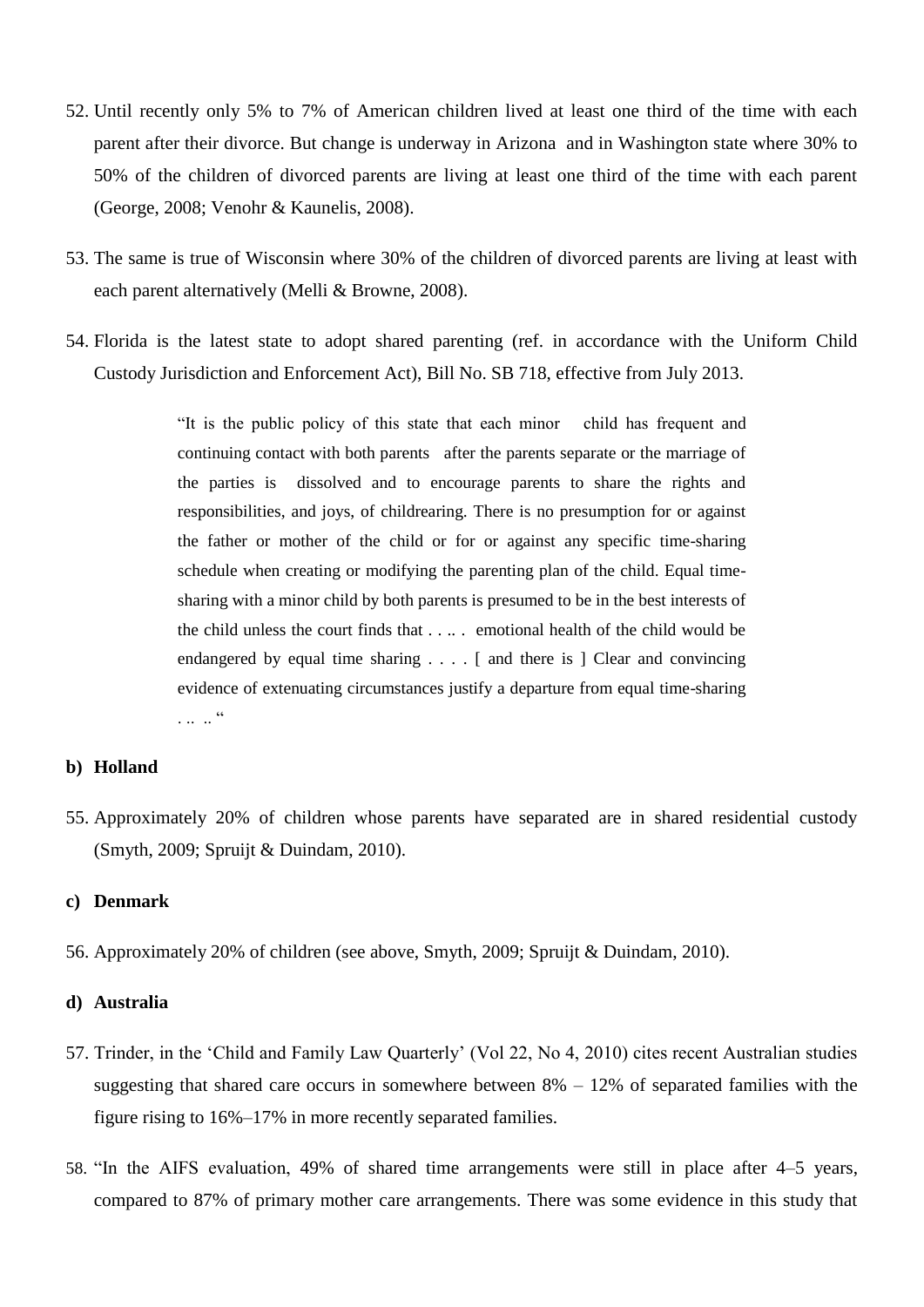equal shared care arrangements are more durable than "unequal" shared care but even so only 60% of the former were still in place 4–5 years on." - Trinder

#### **e) Norway**

59. 25% of children have parents who live apart, 8% of them live with their fathers and 10% live in shared residence (Skjorten & Barlindhaug, 2007).

#### **f) Sweden**

60. Here, where the courts have the legal right to order alternating residence even when one parent is opposed, 20% of the children with separated parents live in two homes (Singer, 2008).

#### **g) France**

- 61. 12% of the children whose parents live apart share their time between the two homes while an additional 12% live with their fathers and spend some time living with their mothers (Toulemon, 2008). And some commentators put the figure at 15%.
- 62. Since 2002 shared residence has been an explicit legal option in France for separating parents. (Indeed, it is listed as the first option of possible parenting plans, with both parents receiving health insurance benefits and the government allowance for dependent children (Masardo, 2009).

#### **h) Belgium**

63. Since 2006 Belgium has had an "alternating shared residence" format for custody arrangements.

#### **i) Germany**

64. Reform is at last hitting Germany (Feb 2013) with the introduction of equality rights for fathers that cannot be vetoed by the mother. This follows a ruling by the European Court for Human Rights which had criticised archaic German laws.14

#### **j) Spain**

l

65. All of the 15 semi-autonomous regions of Spain have some form of shared parenting, though it has to be conceded that the law is not fully implemented uniformly.

<sup>&</sup>lt;sup>14</sup> "Dads to get joint custody even if mum says no" [http://germanherald.com/news/Germany\\_in\\_Focus/2013-02-](http://germanherald.com/news/Germany_in_Focus/2013-02-05/2261/New_Dad_Law_Gives_Joint_Custody) [05/2261/New\\_Dad\\_Law\\_Gives\\_Joint\\_Custody](http://germanherald.com/news/Germany_in_Focus/2013-02-05/2261/New_Dad_Law_Gives_Joint_Custody)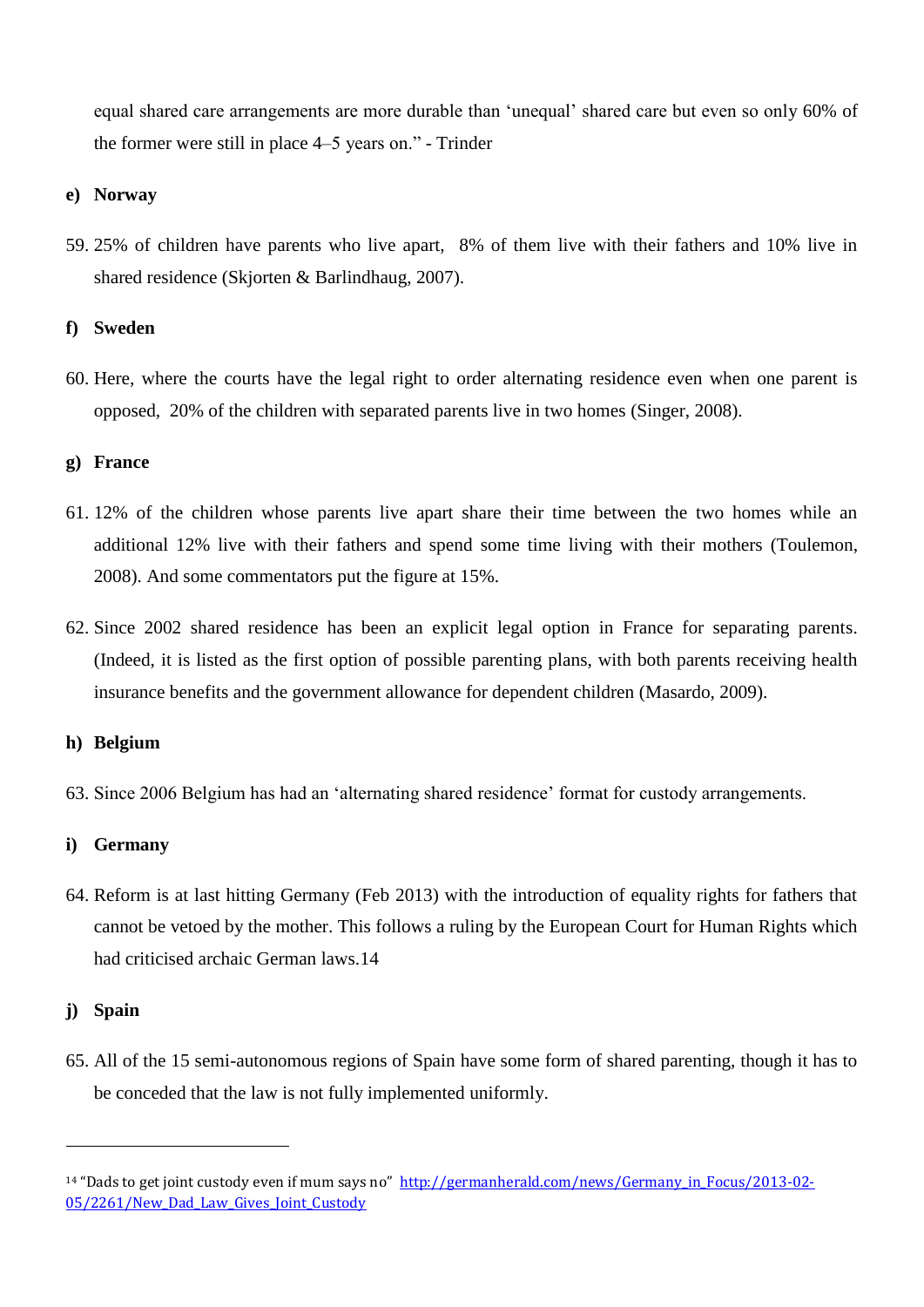#### **k) Britain**

- 66. Jointly / sharing custody was a routine award prior to the 1989 Act. Shared parenting, as it is nowadays termed, was common in the south of the country (see map above). Sole mother custody was awarded in 90% of cases only in the north of Britain (ref. Law Commission, "Supplement to Working Paper No 96").
- 67. Trinder, in her "Shared residence: a review of recent research evidence", implies that financial gain is part of reason fathers what shared custody:

There are also suggestions that child support rules in some jurisdictions may offer an economic incentive to fathers to pursue shared care or at least to facilitate strategic bargaining, although disentangling financial and care motivations is fraught with difficulty.

This is untrue. It is not fraught with difficulties. The Trinder view overlooks the fact that almost all jurisdictions have made no provision for such claims by fathers. In the UK fathers have to have care for the child for 6 month in every 12 to qualify for a reduction in CSA payments. For instance, the test case of Hockenjos v Sec. of State (2000), pinpointed the government's inability to pay Child Benefit due to computer programme limitations and also that Unemployment Benefit, which for mothers contained an element for child care, was absent in a father"s equivalent welfare benefit. Child Support payments occupy only a small part of the full welfare package available to separated mothers when taken together with alimony, maintenance, pension sharing and maintaining pre-existing payment commitments, e.g. mortgages, HP, college/schools fees.

68. There is no connivance or economic incentive. Twenty years ago Seltzer (1991) [a] in the US suggested that for fathers maintenance payments and contact are positively correlated, and Sutton in Australia has shown that after income there are two factors that are important - the relationship with the ex-partner, and the feeling of loss of control by him.

#### **5. CO-PARENTING OR PARALLEL PARENTING?**

- 69. With the removal by the 1989 Act of "Care and Control" and its replacement with joint parental responsibility, ex-partners have to decide whether to co-parent or parallel parent.
- 70. Where parents can agree on parenting styles, routines, diet, religion, school, etc, they can practice "coparenting' or "cooperative parenting." The parents may themselves have irreconcilable differences with respect to each other, but they are in agreement with regards to the parenting of their children.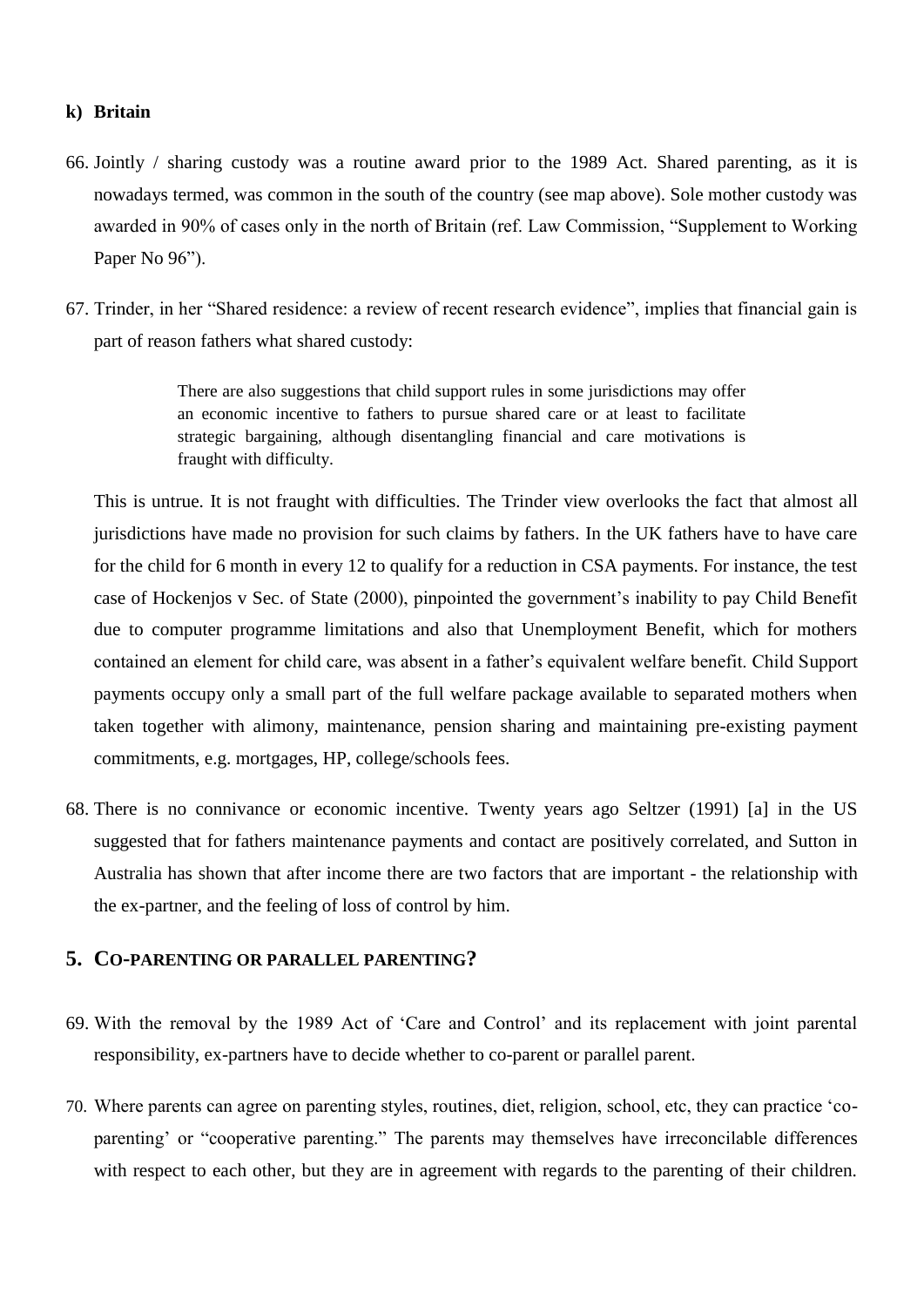The children go easily from one parent's home to the other. Rules and routines remain fairly consistent, e.g. clothing, schoolbooks, notices, etc., are easily shared.<sup>15</sup>

- 71. Parenting styles generally fall into three categories: cooperative, conflicted, or disengaged. Parents who argue a lot and who cannot gain control of their hostility need to learn to disengage. They can still parent together, in a form known as Parallel Parenting.
- 72. Parallel parenting is the opposite of cooperative parenting. As the name suggests, parallel parenting involves the parents moving in the same direction without coming close enough for their personal paths to intersect. Normally parents might be expected to sometimes attend functions together in an effort to cultivate a family relationship as best they can while not being a family unit. Since this method is not possible with some broken families, the next best step is parallel parenting.
- 73. With parallel parenting, each parent agrees to parent their child "next to" one another rather than "with" one another and may even include an agreed Parenting Plan. Minor issues concerning the children are not communicated to the other; however, each parent does provide the other parent with information when it is "important."
- 74. In cases where one or both parents continue to undermine the parental authority of the other parent, cannot resist the lure of conflict, or engage in behavior that may be detrimental to the children. What must be keep in mind, however, is that these abusive parents comprise no more than 8% to 15% of divorced couples (Johnston, Roseby, & Kuehnle, 2009).
- 75. Counter intuitively Parallel Parenting may be the solution (Gary Direnfeld, MSW, RSW, Ontario, Canada). Recent case law in Ontario indicates that Parallel Parenting is being ordered in high-conflict cases where both parties are capable parents and ought to have an active role in their children"s upbringing.
- 76. In the UK debate so far, high-conflict cases have been used as a reason not to consider switching to shared parenting awards but as can be seen from the above this does not a preclude to its introduction. Another argument for not to having shared parenting is that is complicated to arrange – and in a tiny percentages of cases this will be true - but as the above passages demonstrate this is also true of single mother custody where parents are not on speaking terms and there is no parenting plan.16

l

<sup>15</sup> "The Definition and Merits of Parallel Parenting", Allison J. Bell, Psy.D.

<http://drallisonbell.com/collaborative-artlcles/the-definition-and-merits-of-parallel-parenting/>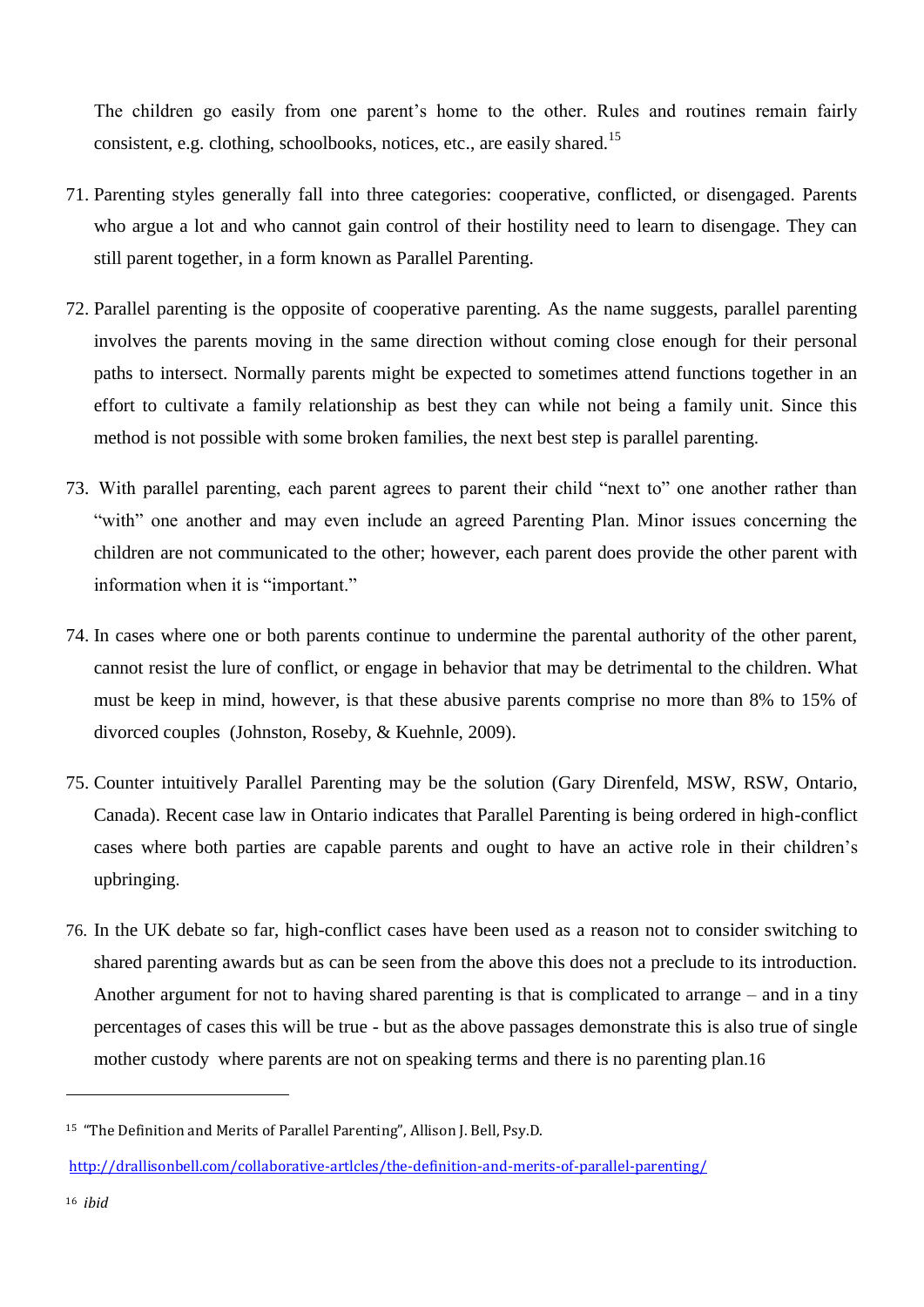### D. CONCLUSION

l

77. Much that has been written about and debated rests on the assumption that the primary caregiver is, and must always be, the mother. In turn, this is based on the early work by John Bowlby on mother attachment which has now been shown to be poorly researched and wrong. Writing about McIntosh"s research Michael E. Lamb states: <sup>17</sup>

> She thus represented Bowlby"s notion of monotropy as though it was an established and accepted fact . . .. Most children in two-parent families form attachments to both of their parents at the same stage in their development. . . . Relationships with both their mother and father profoundly affect children"s adjustment, whether or not they live together"

Thus, there is today no consensus among experts and no synthesis of recent research in regard to overnighting (sleepovers) for infants and young children with separated parents – though a growing and substantial body of research has found positive benefits correlated with shared parenting where the children live 35% to 50% of the time with both parents after their divorce (ref. Linda Nielsen, 2012).

- 78. The primary attachment theory is accepted by both supporters and detractors of sharing parenting / custody as wrong and having no value and cannot be used to justify custody or basing parenting plans solely on the assumption that the primary attachment is to the mother when it has been shown to include anyone who will meet the infants immediate needs and demands.
- 79. For these reasons custody, parenting plans, overnighting (i.e. sleepovers) and shared care for infants and preschoolers has grown into one of the most controversial and complex issues of our age. Some fall back on the Best Interests of the Child mantra - but exactly who"s best interests are we measuring? The child is never in court to state his / her preference. Scholars have branded the Best Interests of the Child mantra as indefinable and indeterminable. It is a measure that is subjective and not objective and is exercised by a third party after perfunctory conveyor belt explanations.
- 80. The body of research (26 studies) which has found positive benefits correlated with shared parenting where the children live 35% to 50% of the time with both parents after their divorce, were all published in peer reviewed journals and all analysed their data quantitatively and statistically.

<sup>17</sup> A Wasted Opportunity to Engage with the Literature on the Implications of Attachment Research for Family Court Professionals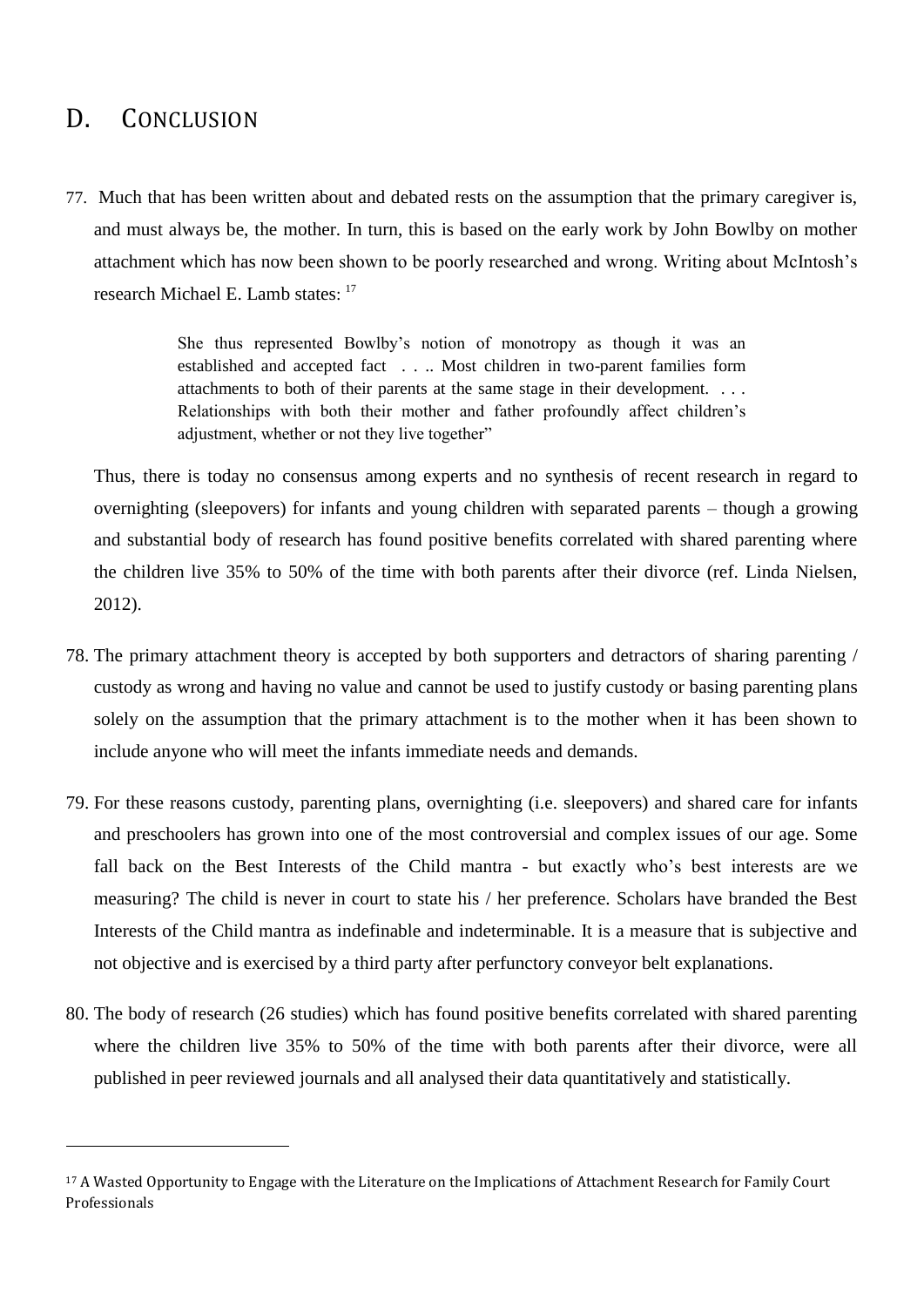#### 81. These 26 studies compared

l

- 1. children who lived with only one parent (defined as the "primary carer" or "sole residential custody") and spent varying amounts of time with their non-residential parent (almost always their father) with
- 2. children who lived in shared parenting families ("shared care" or "joint residential custody").

Taken together, the studies involved approximately six thousand children from shared parenting families.

- 82. Trinder incorrectly states that "Studies have generally failed to distinguish between different types of shared care families and instead have "lumped" together co-operative, litigating and all types of families in between into a single 'shared care' group." This is not true. Co-operative parents who selfselect into shared parenting arrangements are profoundly different to the tiny number of "Litigating and high conflict families who enter substantially shared care arrangements." One also has to question the accuracy of Trinder"s and McIntosh et al definition of shared parenting.
- 83. The "single contemporary UK study" of shared residence Trinder refers to is that authored by Peacey and Hunt and is fundamentally flawed and is in the opinion of one American academic, slovenly and wholly unworthy of being included as evidence or taken seriously.
- 84. The Nuffield Foundation sponsored academics who have concluded despite the Children Act 1989 existing to ensure children should spend a substantial amount of time with both parents - that:

"Introducing a default presumption that children should spend a substantial amount of time with both parents would overturn the provision in the Children Act 1989 that the welfare of the child should be paramount in deciding contact issues.<sup>18</sup>

85. This would overturn the provision in the Children Act 1989, namely, that the welfare of the child should be paramount and even included shared residence provisions. This is simply blind ideology overtaking reality and the written law. This delusional thinking then continues with this assertion:

> "There is no empirical evidence that increasing the amount of time spent with a non-resident parent improves outcomes for children. It is the quality of the relationship between parents and between parents and children, as well as practical resources such as housing and income that are important for children's well-being, not equal or near equal parenting time."

<sup>&</sup>lt;sup>18</sup> Shared parenting, Nuffield Foundation <http://www.nuffieldfoundation.org/shared-parenting-0>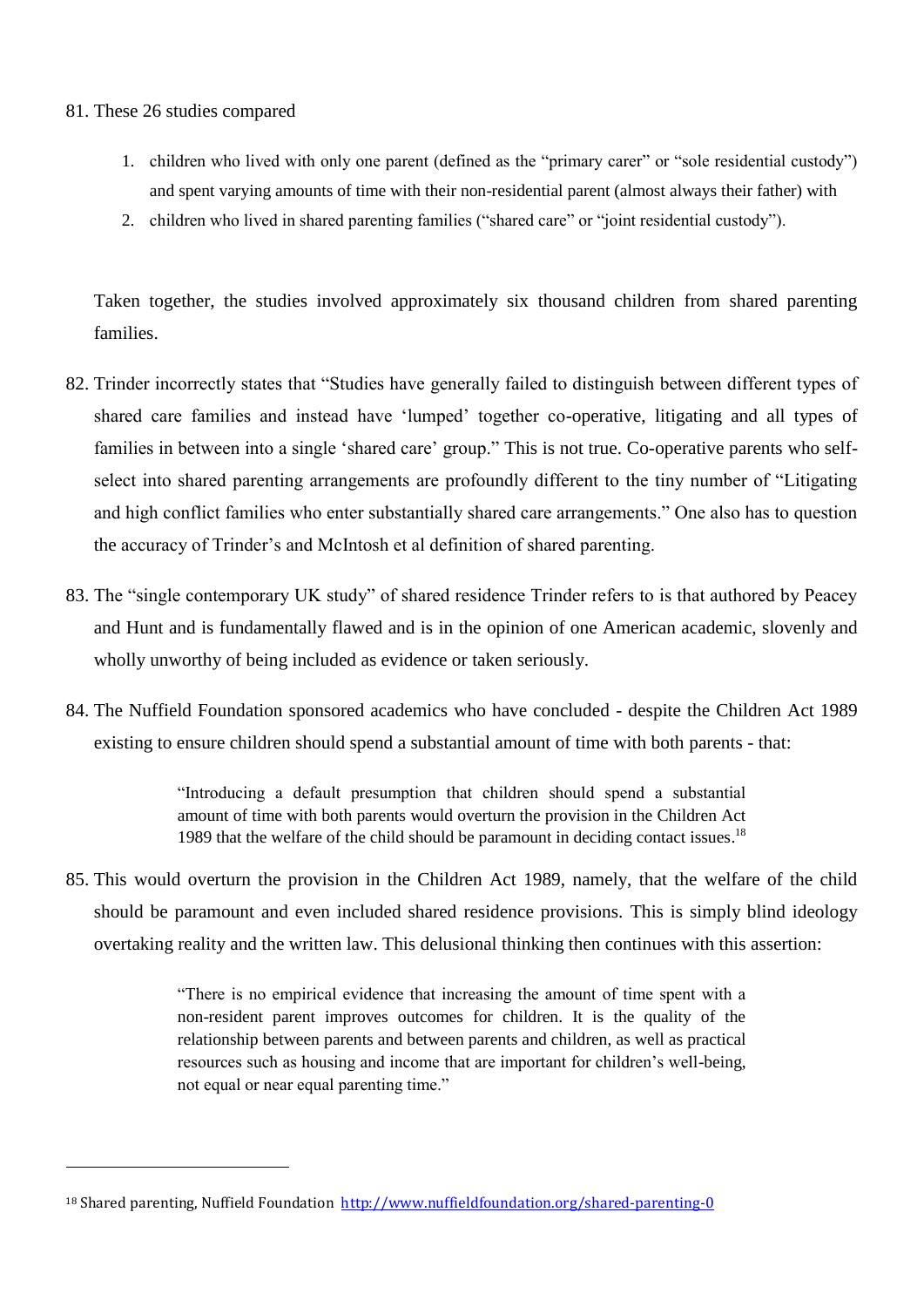- 86. The flaw in this argument is that if it is "the quality of the relationship" that matters then the present time allowance is insufficient to allow it to develop. Therefore, more time, i.e. quantity is required. With more quantity on offer the level of 40% of children losing contact with their fathers would most probably fall. Every Children Act, including that of 1989, has acknowledged the prime importance of both parents having an on-going relationship with their child after separation.
- 87. Contradicting one Nuffield report is another Nuffield report, this time written by Drs. Harding and Newnham. They correctly state that under the Children Act 1989, the children"s best interests are paramount; this welfare test is very flexible so that orders for residence (where does the child live?) and contact (when he/she sees the other parent?) can be tailored to individual children"s needs. The theoretical amount of time a child can spend with either parent has no bounds. Where they make a slight mistake is in stating that, "Shared residence, which was seen as highly unusual in 1989." The term shared residence was new in 1989 but the concept of sharing time and custody was not (see text above and Appendices).
- 88. Drs. Harding and Newnham note that there is increasing pressure towards adopting shared parenting. If mothers expect some dependability and consistency then it is not unreasonable for fathers' groups to demand the same dependability and consistency. This can only be guaranteed by introducing shared parenting. The Government has recommended its introduction and it is only a rump of academics, many elderly, and the Family Justice Review who are still cautioning against the inevitable advent of this as the default position.
- 89. There exists a real danger verging on the probable, that the now shared parenting law will be circumvented in the same or similar way as the pioneering aspects of the Children Act 1989 were nullified. Andrina Hayden (Spain) in her thesis correctly cites the relevant provision dealing with shared residence orders (Section 11 (4)) which provides:

"Where a residence order is made in favour of two or more persons who do not themselves all live together, the order may specify the periods during which the child is to live in the different households concerned."

Andria Hayden is not the only source for this view but is here cited as it is clear to any observer that she has no investment, either way, for pointing out the CA 1989 failings and shortcomings. Other sources include solicitors Charles Hale & Catherine Wood ("The Rise and Rise of the Shared Residence Order" [http://www.4pb.com/uploads/files/dir32/dir1/6\\_0](http://www.4pb.com/uploads/files/dir32/dir1/6_0) ).

90. In other words it is expressly referencing shared residence orders and because the general presumption, under the Interpretation Act 1978 (c.30), that words appearing in a statute in the singular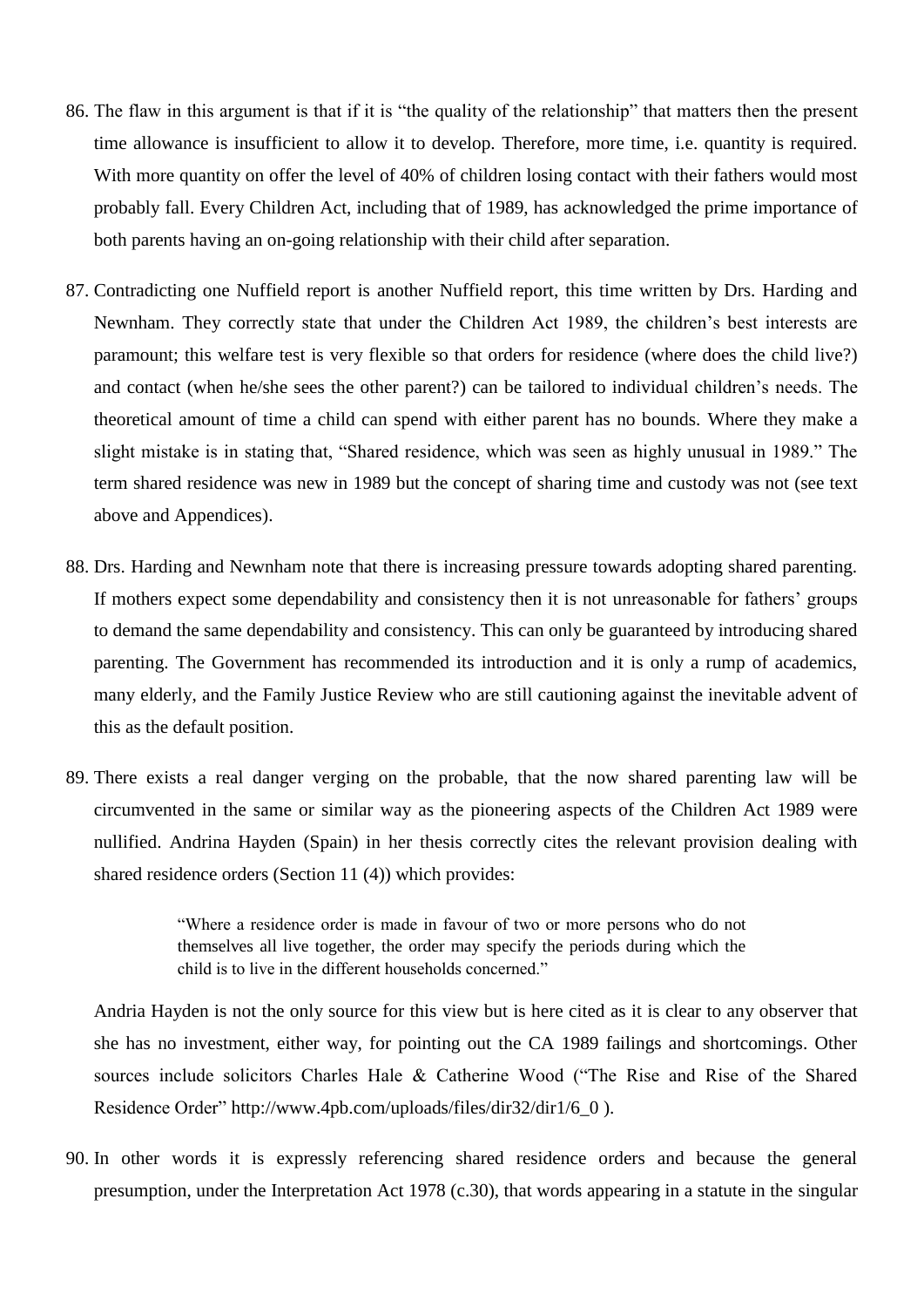also include the plural. The clear implication for Section 11 (4) of this is that provision is made to provide for a child to live with both parents even though they do not share the same household (Lowe, 2009, p. 4), and coincidently it continues the pedigree and validity of joint custody awards.

91. Shared residence orders can therefore vary from one end of the spectrum (where the child spends half their time with each parent), to the other end of the spectrum (where the child spends weekdays with one parent and weekends) with adjustments for school holidays etc. Significantly, Andria Hayden writes that the Law Commission at the time believed residence orders should cover both parents:

> "Rather than having to reflect these arrangements by making a residence order in favour of one parent and contact in favour of the other, the Law Commission believed that "it would be a far more realistic description of the responsibilities involved (…) to make a residence order covering both parents."

- 92. There can be no doubt that the Law Commission had intended to permit the making of shared residence orders. In so doing they were recommending the reversal of a pre-children Act decision Riley v Riley, which held that courts could not as a matter of principle make what is now known as a shared residence order. In other words, the Children Act was deliberately enabled to facilitate shared residence orders, now known as shared parenting.
- 93. The reason why this never happened is at one and the same time straightforward but denied at every turn. The Department of Health"s Guidance and Regulations issued at the time stated they were not expected to become a common form of order, i.e. they were to be viewed as the "exception" rather than the rule. The source for this is "Department for Children, Schools and Families, The Children Act Guidance and Regulations, Vol. 1, Court Orders, § 2.23." Curiously, subsequent edition of the guidance that can be accessed on the Internet do not contain this provision. However, at the time the stated reason was:

". . . . Because most children still need the stability of a single home and partly because in the cases where shared care is appropriate there is less likely to be a need for the court to make any order at all"

This has since been shown to be untrue, e.g. Denmark and Sweden. Given these negative overtones issued shortly after the coming into force, it is unsurprising that the judiciary revealed an unwillingness to make shared residence orders.

94. Nonetheless, as late as 2001, specific approval had to be sought to obtain a shared residence order (see Court of Appeal D v D, FOR 495). This case held that it was no longer necessary to show that exceptional circumstances existed before a shared residence orders could be granted. But further shared residence orders were slow in coming (ref. Re F (Shared residence orders) [2003] FOR 397).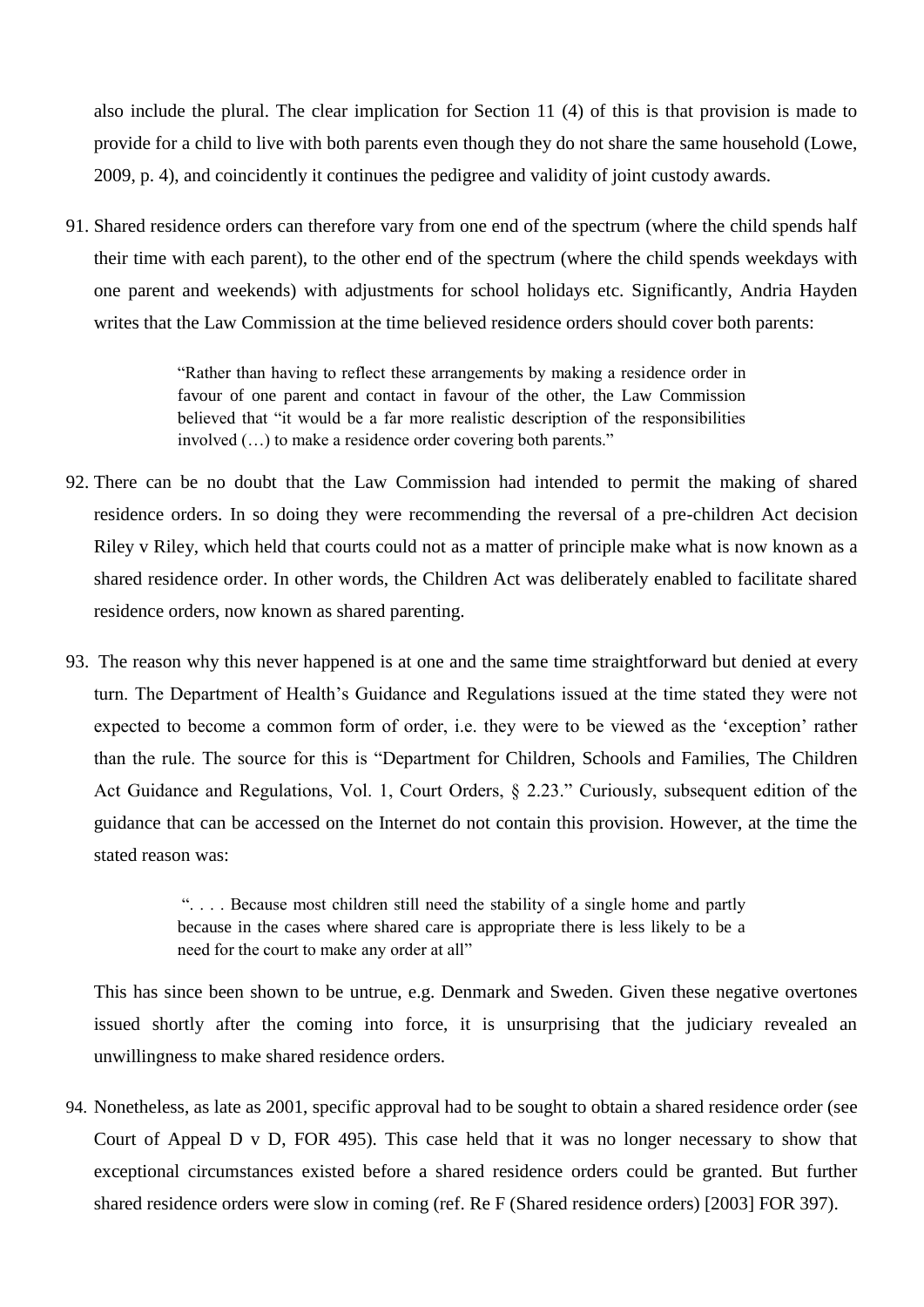- 95. Inquiries over a 3 year period (2009 2011) to the Department of Health (Kevin Brennan) and to John Bowis MP, the Parliamentary under-Secretary of State at the Dept of Health at the time (1993-96) have resulted in stonewalling and claims of misplaced memories and paperwork
- 96. There is, therefore, a very real fear that the present legal reform will suffer the same blunting and inversion that befell its 1989 predecessor and still later, in 2003 – 2004, the Early Interventions Project (authored by Oliver Cyriax). In this later instance, first the DfES civil servant given charge of the project did not read the EIP papers and secondly the EIP papers were "mislaid.". Dame Elizabeth Butler-Sloss, head of the Family Division, promised in an interviewed with Margarette Driscoll (Sunday Times, February 17, 2002) that:

"Too many fathers lose contact with their children after an acrimonious divorce. That is about to change."

We are still waiting for this promise to be fulfilled.

97. Parliament originally intended, when passing the Children Act 1989, that shared residence orders should actually be preferred over sole residence orders (also referred to as "sole mother custody"). House of Commons reference sheet,  $89/5.13$ , dated June 26th 1989 clearly states<sup>19</sup>:

> "It is intended that another difference between residence and custody orders is that the new order should be flexible enough to accommodate much wider range of situations."

We are still waiting for that flexibility.

Reference sheet, 89/5.13 goes on to say:

"In some cases the order will provide that the child will live with both parents, even though they do not share the same household. If such an arrangement is practicable there is not reason to discourage it."

But discouraging shared residence has been the order of the day every year since 1989.

98. How much longer must we wait before change finally kicks in ?

*April 2013*

l

<sup>19</sup> Equal Parenting Council <http://www.kittybrewster.com/family/shared.doc>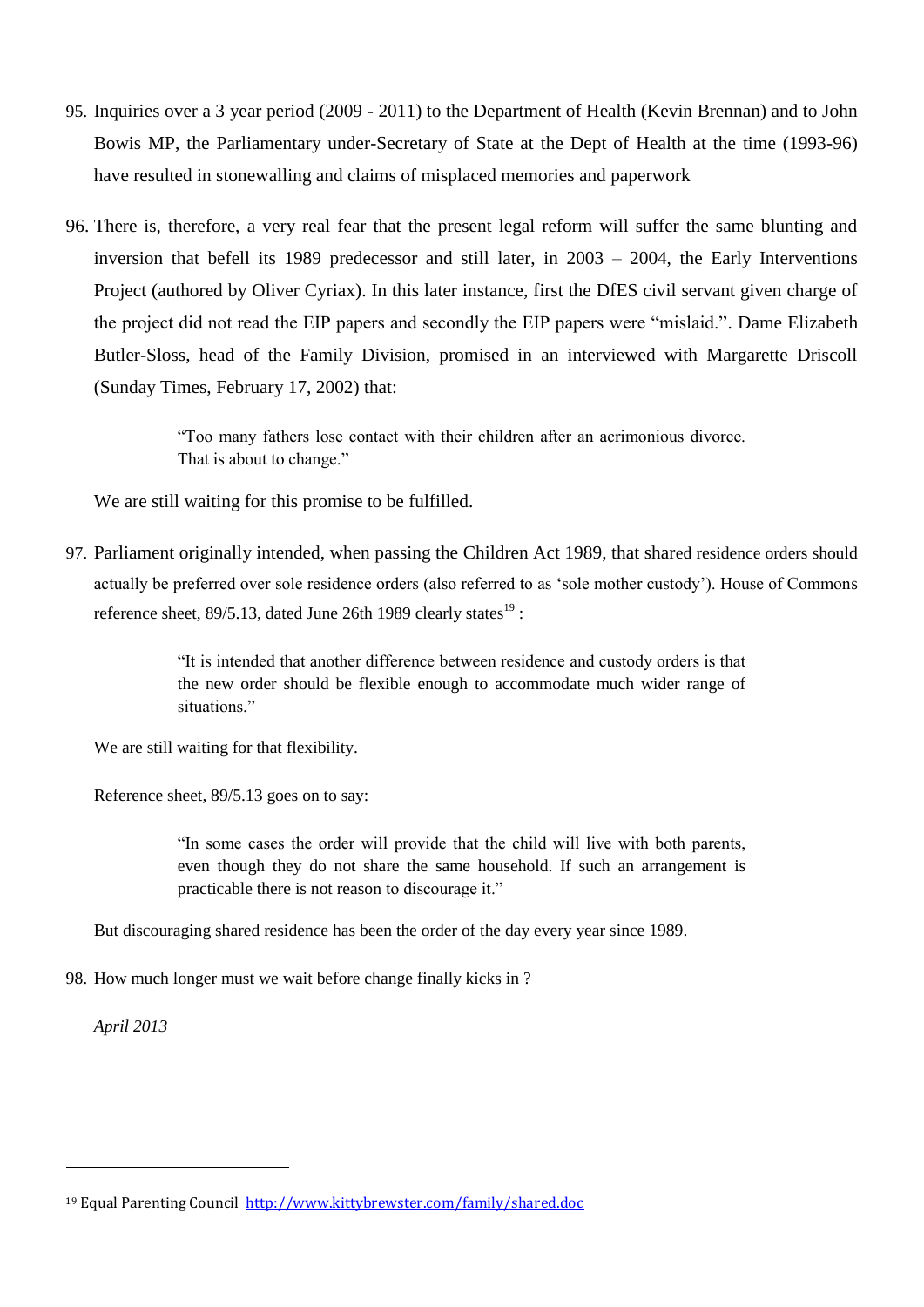#### **APPENDIX A**

Shared parenting, or joint custody, is nor new to Britain. It was a common custody award in the years prior to the Children Act 1989. In the mid-1980s the Law Commission realised it had no data on the types of custody awarded in England & Wales and set about collecting figures.

Table 7 below is taken from J. A. Priest and J. C. Whybrow"s paper for the Law Commission "Supplement to Working Paper No. 96".

| Table 7. Children subject to custody orders by age and sex. (%) ( $n =$<br>$2,927$ ).               |             |       |       |      |                 |       |  |
|-----------------------------------------------------------------------------------------------------|-------------|-------|-------|------|-----------------|-------|--|
| Proportion of children in each category subject to: wife husband and<br>joint orders                |             |       |       |      |                 |       |  |
|                                                                                                     |             |       |       |      | Age of children |       |  |
| Custody<br>order                                                                                    | <b>Boys</b> | Girls | $0-5$ | 6-10 | $11 - 15$       | $16+$ |  |
| <b>Wife orders</b>                                                                                  | 71          | 73    | 80    | 72   | 67              | 61    |  |
| Husband                                                                                             | 8           | 6     | 3     | 6    | 12              | 16    |  |
| Orders                                                                                              |             |       |       |      |                 |       |  |
| <b>Joint orders</b>                                                                                 | 21          | 21    | 16    | 23   | 21              | 22    |  |
| Total No.                                                                                           | 1.497       | 1,430 | 760   | 778  | 788             | 173   |  |
| $(100\%)$                                                                                           |             |       |       |      |                 |       |  |
| Source: Law Commission's 'Supplement to Working Paper No. 96', by J. A. Priest<br>and J. C. Whybrow |             |       |       |      |                 |       |  |
| ote how many joint orders (in red) and father-only custody orders were historically granted.        |             |       |       |      |                 |       |  |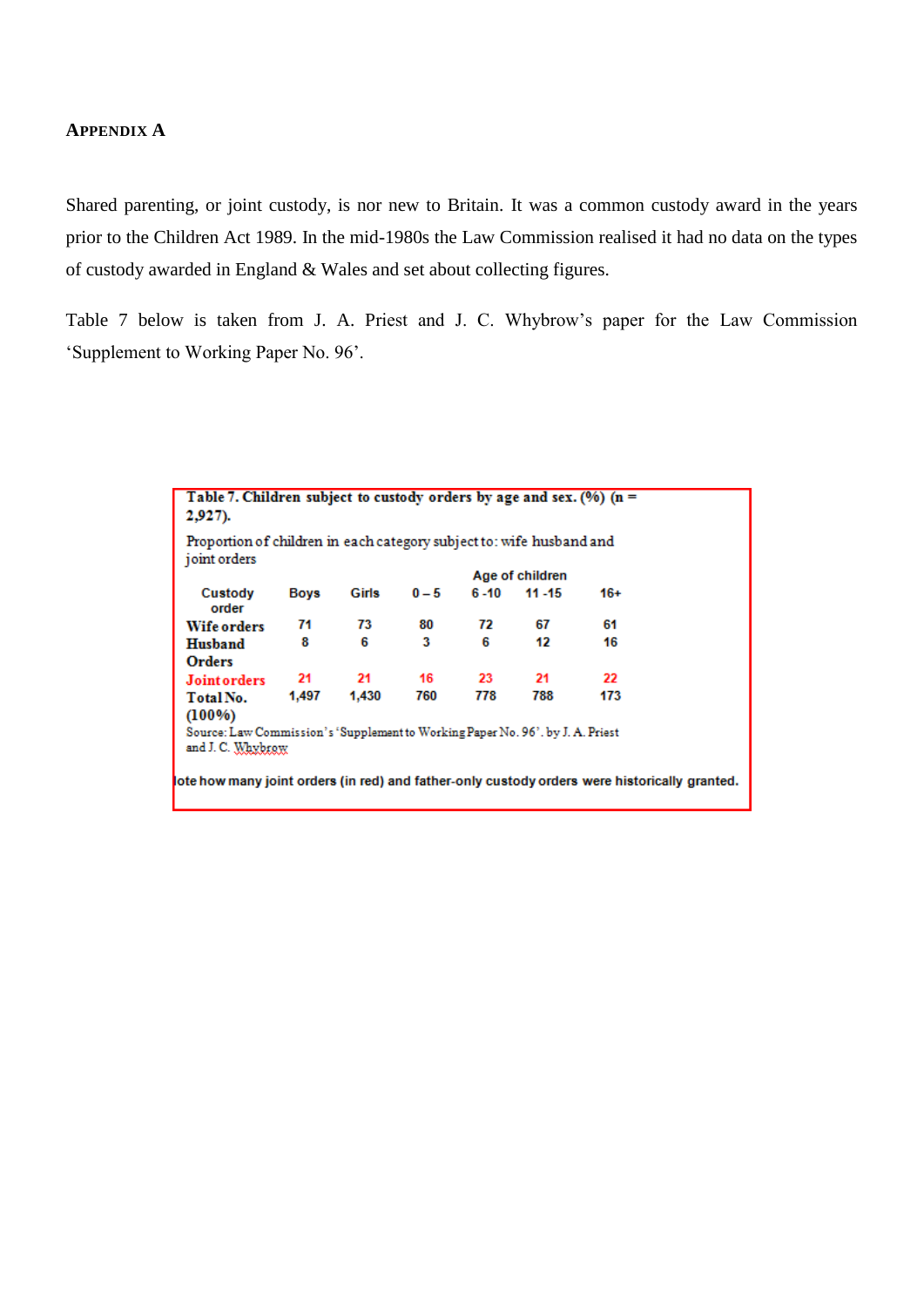# APPENDIX B

The Law Commission in a survey of courts found that the highest proportion of joint custody orders were to be found in the South Eastern and Western Circuits and the Birmingham Group of the Midlands and Oxford Circuits (Table 8).

|                                                                                                                                                                                                                                                | Table 8. Courts with the Highest<br><b>Proportion of Joint Custody Orders -</b><br>in the South Eastern and Western<br>Circuits and the Birmingham Group of<br>the Midlands and Oxford Circuits. |                                              |                                                    |  |
|------------------------------------------------------------------------------------------------------------------------------------------------------------------------------------------------------------------------------------------------|--------------------------------------------------------------------------------------------------------------------------------------------------------------------------------------------------|----------------------------------------------|----------------------------------------------------|--|
|                                                                                                                                                                                                                                                | Court                                                                                                                                                                                            | %age of<br>Joint<br>Custody<br><b>Orders</b> | <b>Total No.</b><br>οf<br>Custody<br><b>Orders</b> |  |
|                                                                                                                                                                                                                                                | Oxford                                                                                                                                                                                           | 43                                           | 1,247                                              |  |
|                                                                                                                                                                                                                                                | Truro                                                                                                                                                                                            | 42                                           | 79                                                 |  |
|                                                                                                                                                                                                                                                | Cambridge                                                                                                                                                                                        | 40                                           | 804                                                |  |
|                                                                                                                                                                                                                                                | Barnstable                                                                                                                                                                                       | 38                                           | 34                                                 |  |
|                                                                                                                                                                                                                                                | Edmonton                                                                                                                                                                                         | 36                                           | 702                                                |  |
|                                                                                                                                                                                                                                                | Tunbridge Wells                                                                                                                                                                                  | 36                                           | 601                                                |  |
|                                                                                                                                                                                                                                                | Guildford                                                                                                                                                                                        | 36                                           | 477                                                |  |
|                                                                                                                                                                                                                                                | Aldershot*&<br>Eamham                                                                                                                                                                            | 33                                           | 424                                                |  |
|                                                                                                                                                                                                                                                | Reigate.                                                                                                                                                                                         | 32                                           | 185                                                |  |
|                                                                                                                                                                                                                                                | Maidstone                                                                                                                                                                                        | 30                                           | 452                                                |  |
|                                                                                                                                                                                                                                                | Source: Law Commission WP No 96                                                                                                                                                                  |                                              |                                                    |  |
| * It is perhaps surprising, given that <u>Aldershot</u> is a military town where divorce levels are higher than any other<br>occupation class that Joint Custody orders should be among the highest nationally. This may be in part due to the |                                                                                                                                                                                                  |                                              |                                                    |  |
| countervailing effect of nearby towns such as Farnham.                                                                                                                                                                                         |                                                                                                                                                                                                  |                                              |                                                    |  |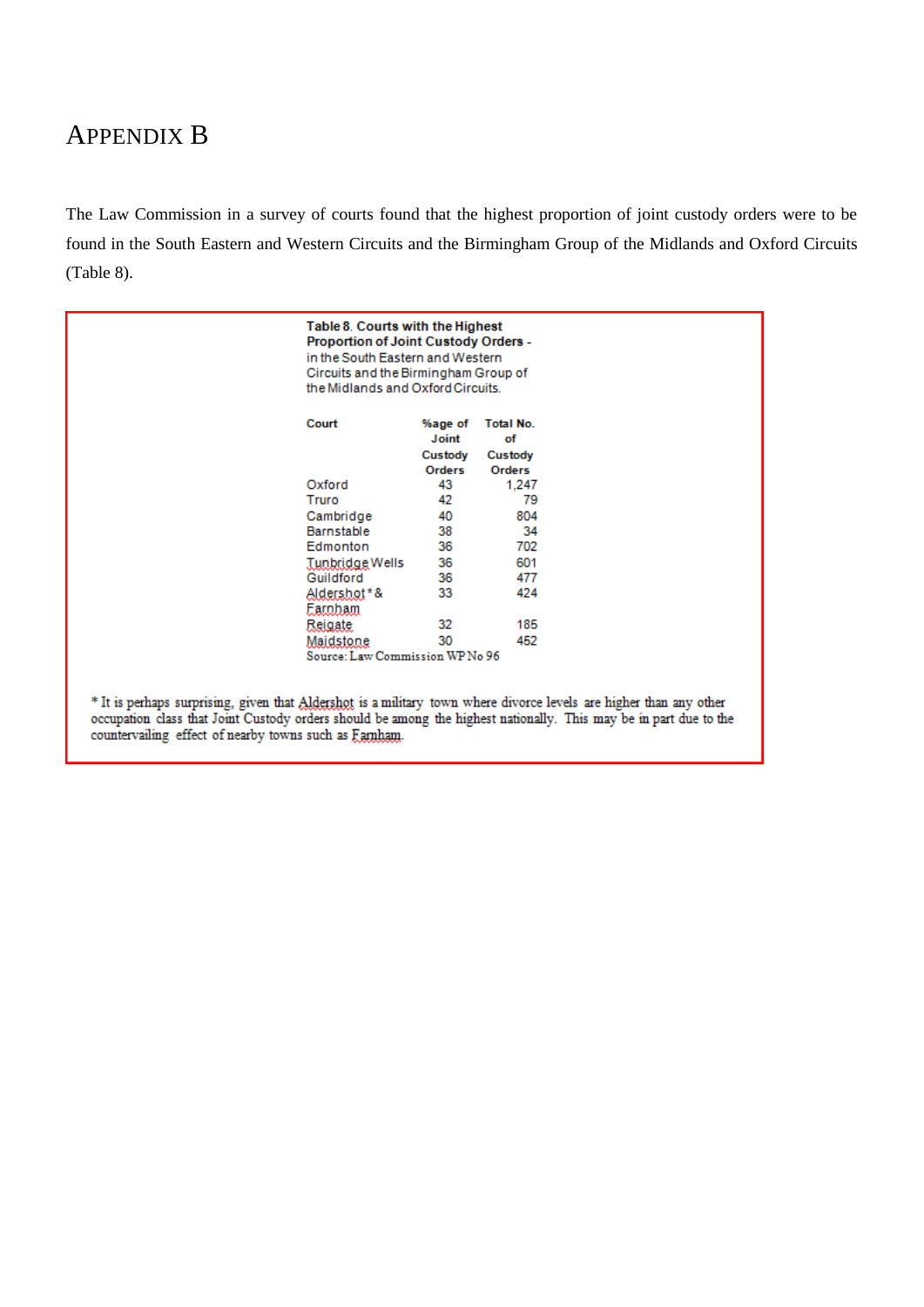# APPENDIX C

The growth in joint custody indicated in surveys, dating from 1973 to 1985, is shown here in Appendix C. It was to regularise this growth in joint custody that the Law Commission instituted "shared residence" orders as a nationwide option in the 1989 Act.

| <b>Study</b>    | Year of<br>data | Custody<br>to wife | <b>Custody to</b><br>husband | <b>Joint</b><br>custody | <b>Others</b> | Total<br>number |
|-----------------|-----------------|--------------------|------------------------------|-------------------------|---------------|-----------------|
| Maidment        | 1973            | 77.6               | 19.0                         | 3.5                     | 0.0           | 58              |
| Wolfson         | 1974            | 81.4               | 13.2                         | 5.2                     | 0.2           | 424             |
| <b>Bristol</b>  | 1979-80         | 81.4               | 11.6                         | 7.0                     | 0.0           | 1.290           |
| <b>National</b> | 1985            | 77.4               | 9.2                          | 12.9                    | 0.7           | 82.059          |
| <b>Bristol</b>  | 1985            | 73.0               | 9.6                          | 16.9                    | 0.5           | 4.676           |
| Wolfson         | 1985            | 72.2               | 9.2                          | 18.1                    | 0.5           | 12.771          |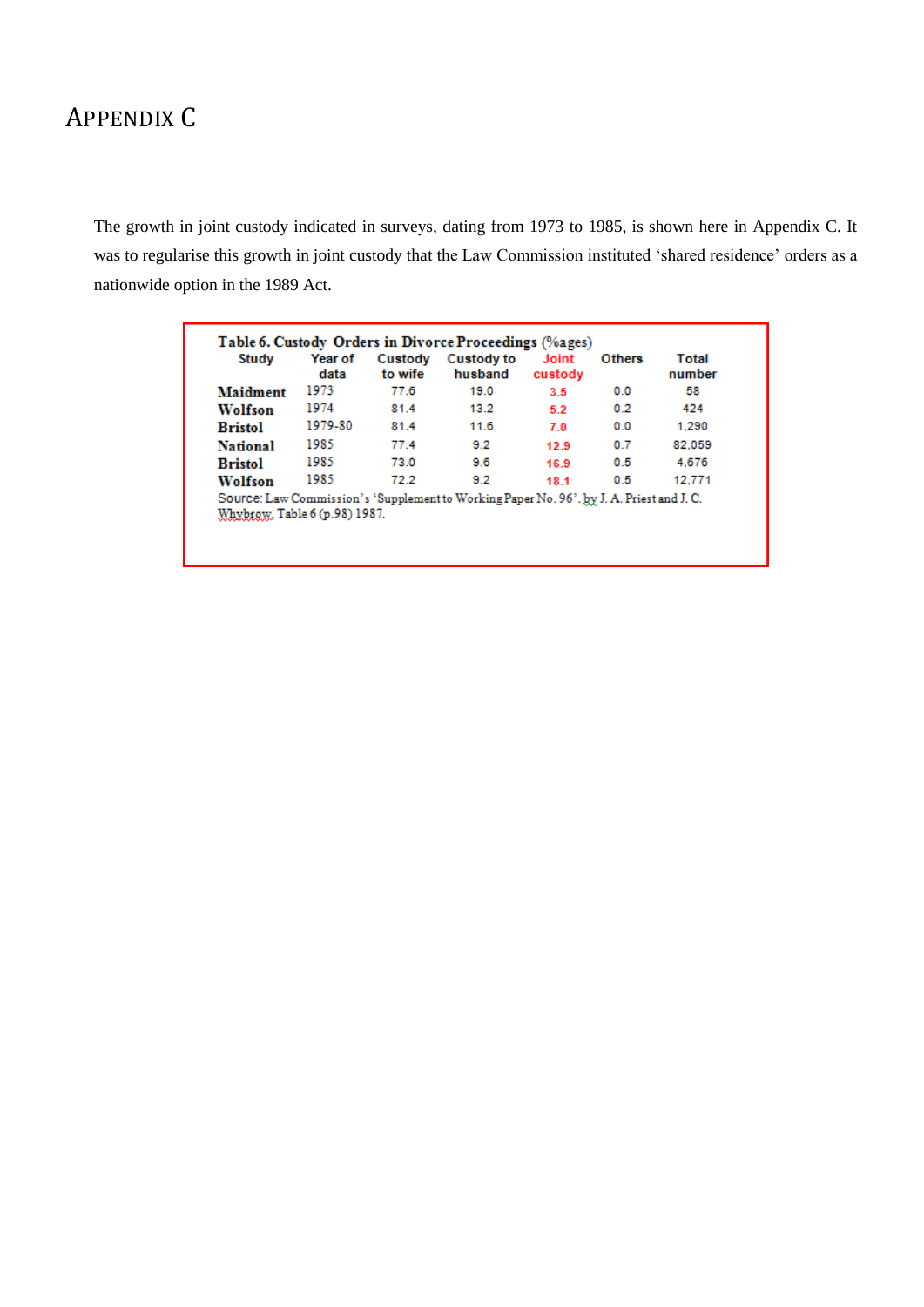# APPENDIX D

Comparing 2002 figures for Contact and Residence applications with those for 2010 (in the text above) shows a figure of 61,356, so the situation is gradually getting worse, not better

| Disposal of selected<br>applicants in private law | <b>Applications</b><br>withdrawn | Orders<br>refused | <b>Number</b><br>of 'No | Orders<br>made |
|---------------------------------------------------|----------------------------------|-------------------|-------------------------|----------------|
| in all tiers of court, 2002                       |                                  |                   | Order'<br>orders        |                |
| Nature of application                             |                                  |                   |                         |                |
| Parental responsibility                           | 773                              | 290               | 132                     | 8.240          |
| <b>Section 8</b>                                  |                                  |                   |                         |                |
| Residence                                         | 1.536                            | 158               | 431                     | 30,006         |
| Contact                                           | 2.373                            | 518               | 945                     | 61,356         |
| <b>Prohibited steps</b>                           | 300                              | 40                | 77                      | 8,889          |
| Specific issue                                    | 207                              | 33                | 67                      | 2.940          |
| Total                                             |                                  |                   | 1.652                   |                |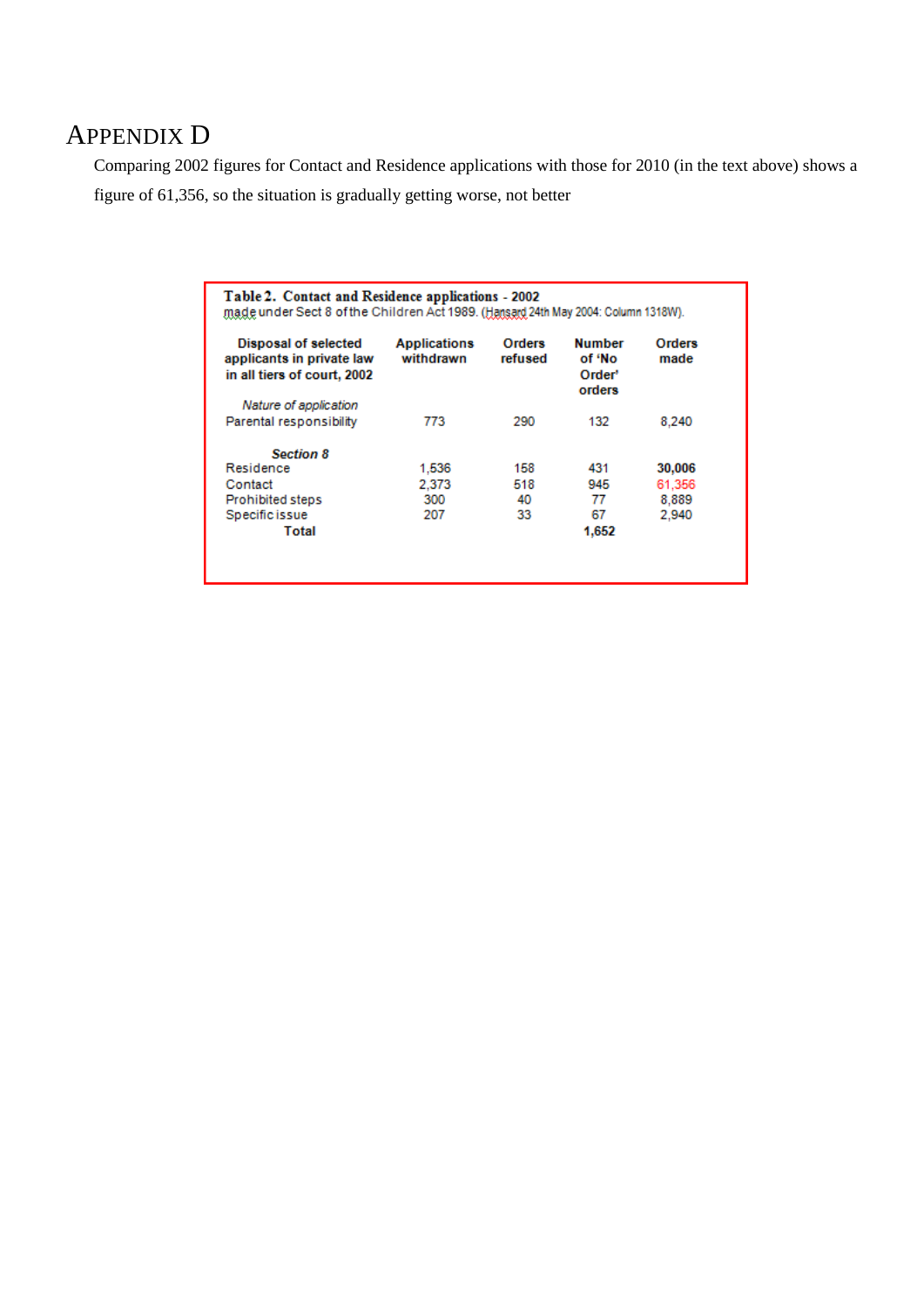# APPENDIX E

The public and politicians have never informed about the level of joint custody awarding through the 1980"s. Although courts in the Midlands, South West and South East have been highlighted as awarded joint custody at between 30% and 50% of cases that came before them other court - from Altrincham (Manchester), to Bow (London), and Exeter to Durham - were also routinely making joint custody (shared parenting) awards (see "Absolute numbers of joint orders" column below).

| Table 10<br>Court | Absolute                     | Joint Custody Orders made by the Ten Courts n. = 612<br>The Awarding of Care and Control (Percentages) |                                   |                               |                            |  |
|-------------------|------------------------------|--------------------------------------------------------------------------------------------------------|-----------------------------------|-------------------------------|----------------------------|--|
|                   | Number<br>of Joint<br>Orders | Care and<br>Control to<br>Wife                                                                         | Care and<br>Control to<br>Husband | Shared<br>Care and<br>Control | Care a<br>Contri<br>Orders |  |
| Aldershot         | 24                           | 83                                                                                                     | 13                                | 0                             | ٠                          |  |
| Altrincham        | 17                           | 53                                                                                                     | 47                                | ٥                             | ٥                          |  |
| Bow               | 22                           | 55                                                                                                     | 36                                | ٥                             | 9                          |  |
| Durham            | 5                            | 60                                                                                                     | 40                                | ٥                             | 0                          |  |
| Exeter            | 50                           | 90                                                                                                     | 10                                | ٥                             | 0                          |  |
| Guildford         | 72                           | 81                                                                                                     | 18                                | ٥                             | ٥                          |  |
| Manchester        | 6                            | 83                                                                                                     | ۰                                 | ٥                             | 17                         |  |
| Middlesbrough     | 27                           | 82                                                                                                     | ٥                                 | ٠                             | 15                         |  |
| P.R.F.D.          | 344                          | 83                                                                                                     | 16                                | 1                             | ı                          |  |
| Wandsworth        | 45                           | 89                                                                                                     | 11                                | $\circ$                       | ٥                          |  |
| Total             | 612                          | 81                                                                                                     | 16                                | 0.4                           | $\overline{2}$             |  |